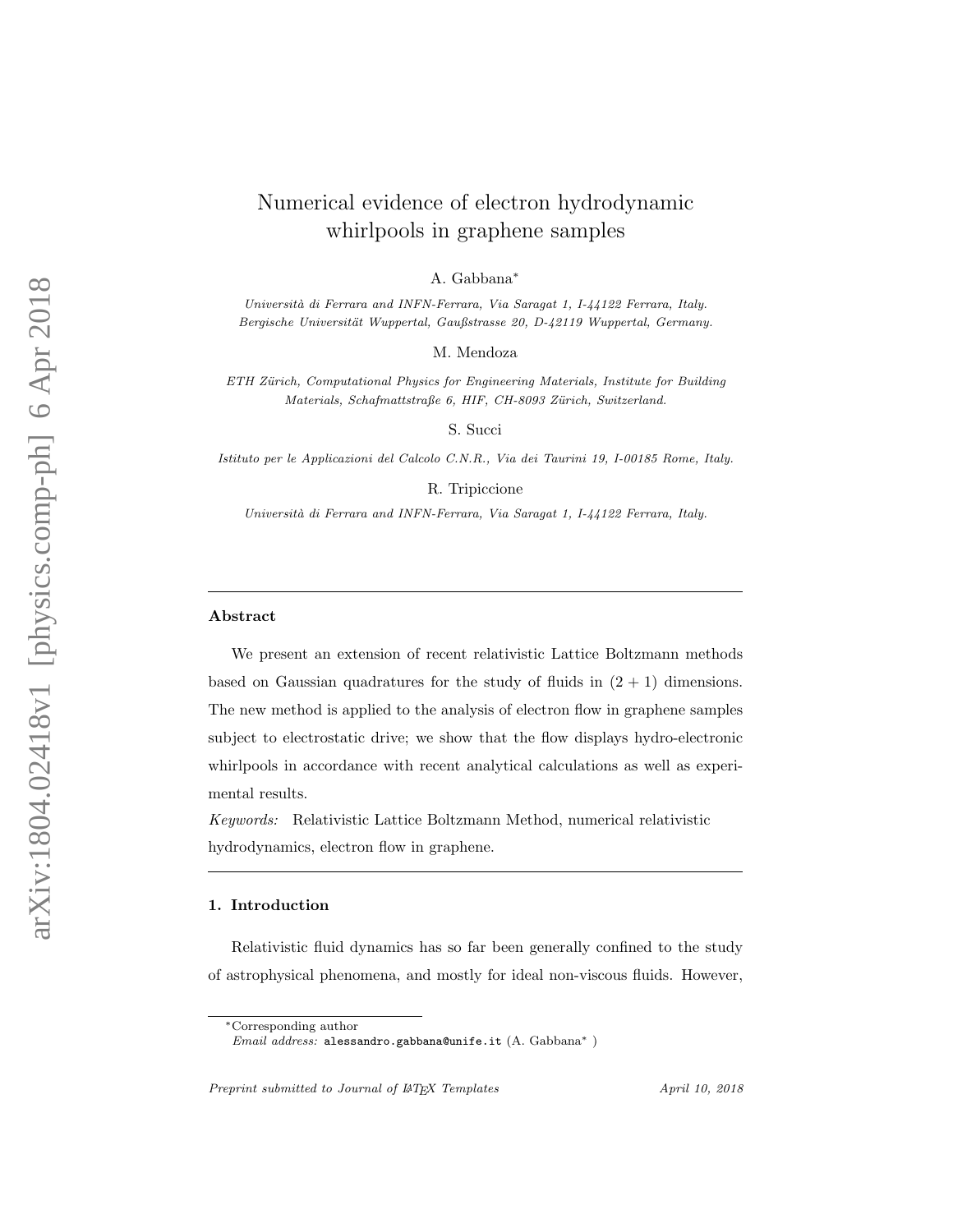it has been remarked recently that a fluid dynamics approach may be able to capture interesting aspects of the behavior of systems at much smaller scales. A pioneering example is the study of the behavior of the ultra-relativistic quarkgluon plasma formed in the collision of high-energy heavy ions in particle accelerators [\[1,](#page-16-0) [2,](#page-16-1) [3\]](#page-17-0). More recently, it has been suggested that relativistic fluid dynamics is relevant to understand the behavior of quantum states that can now be studied in several condensed matter experimental setups [\[4\]](#page-17-1), within the context of so-called AdS-CFT holographic fluids [\[5,](#page-17-2) [6,](#page-17-3) [7,](#page-17-4) [8\]](#page-17-5).

Recent experimental studies have shown that certain features of the flow of electrons in graphene can be explained through a pseudo-relativistic hydrodynamic approach[\[9\]](#page-17-6), confirming earlier theoretical predictions [\[10,](#page-17-7) [11\]](#page-17-8).

In this paper, we present preliminary results on the development and validation of computationally efficient numerical approaches aimed at capturing details of the electron behavior in these systems, addressing the specific case of graphene.

In brief, electrons in graphene follow an "ultra-relativistic" dispersion relation, so they can be considered as a fluid of massless (quasi-)particles whose energy depends on the momentum as  $E = v_f p$ , with  $v_f \sim 10^6$  m/s the Fermi speed, mimicking the role of the speed of light in true relativistic systems. The observation of hydrodynamic regimes is predicted to be simpler in doped graphene sheets [\[12\]](#page-18-0), which are characterized by large viscosities.

The Lattice Boltzmann Method (LBM) is a class of computational fluid dynamics solver which has attracted much interest in the past three decades for the solution of the Navier-Stokes equations. The method stems from the kinetic level and consists of a quadrature-based discretization of the Boltzmann equation, allowing the use of a regular grid of points to exactly match the moments of an equilibrium distribution function up to a desired order. Rigorous mathematical analyses based on the Chapman Enskog expansion are typically employed to bridge between the kinetic and the macroscopic level for near equilibrium fluids. Recently, new formulations have been introduced to extend the method to the study of relativistic hydrodynamics. The relativistic Lattice Boltzmann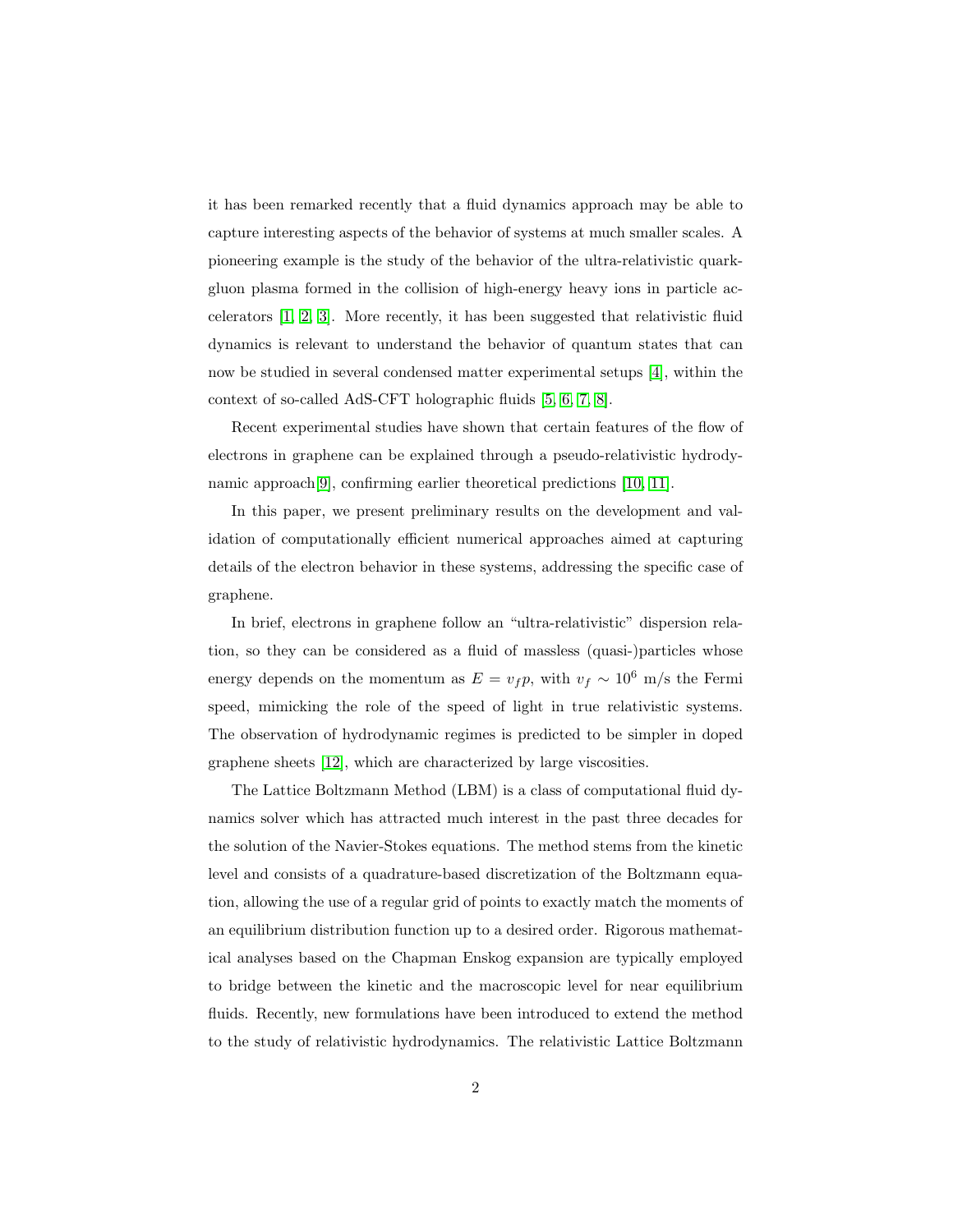Method (RLBM) [\[13,](#page-18-1) [14\]](#page-18-2) offers an appealing solution for the study of dissipative relativistic hydrodynamics, since viscosity is naturally included in its formulation and, furthermore, it does not involve second order derivatives in space, preserving relativistic invariance and causality by construction [\[15\]](#page-18-3).

The interest towards the numerical study of electrons flow in graphene has motivated the development of two-dimensional RLBM solvers [\[16,](#page-18-4) [17,](#page-18-5) [18,](#page-18-6) [19\]](#page-18-7). Most of these numerical methods are based on a second order expansion of an equilibrium distribution function following the Fermi-Dirac statistics, and they have been applied to study e.g. low-viscosity pre-turbulent regimes.

In [\[20\]](#page-18-8), working in three dimensions, we have shown that third order expansions of the equilibrium distribution function are the minimum requirement to correctly handle dissipative effects in simulations of the relativistic regime.

In this paper, we present a new RLBM in two dimensions, based on a third order expansion of the equilibrium Maxwell-Jüttner distribution. Quantum effects are not described in this model, a choice which simplifies the algorithmic derivation allowing us to retain one of the main LBM features, namely perfect streaming. This could be regarded as the first step in the derivation of a truly accurate model for the fluid dynamics descriptions of electrons in graphene, but we also expect that quantum effects should have a limited impact on the averages involved in hydrodynamical bulk observables. As a result, we expect that the present model should be able to provide new useful insights into the physics of relativistic electron flow in graphene devices. We provide a first validation test of our approach simulating a doped single layer graphene sheet in the so-called "vicinity-geometry", which was considered in a series of papers [\[21,](#page-19-0) [12,](#page-18-0) [22\]](#page-19-1) to outline phenomena such as negative nonlocal resistance and current whirlpools. The numerical method is tested in a steady-state regime, for which semi-analytical solutions are available, showing satisfactory agreement with previous works; we wish to emphasize that the present numerical method allows to describe time-dependent, nonlinear flows which escape analytical treatments. Hence, the future plan is to address electron flows of experimental interest.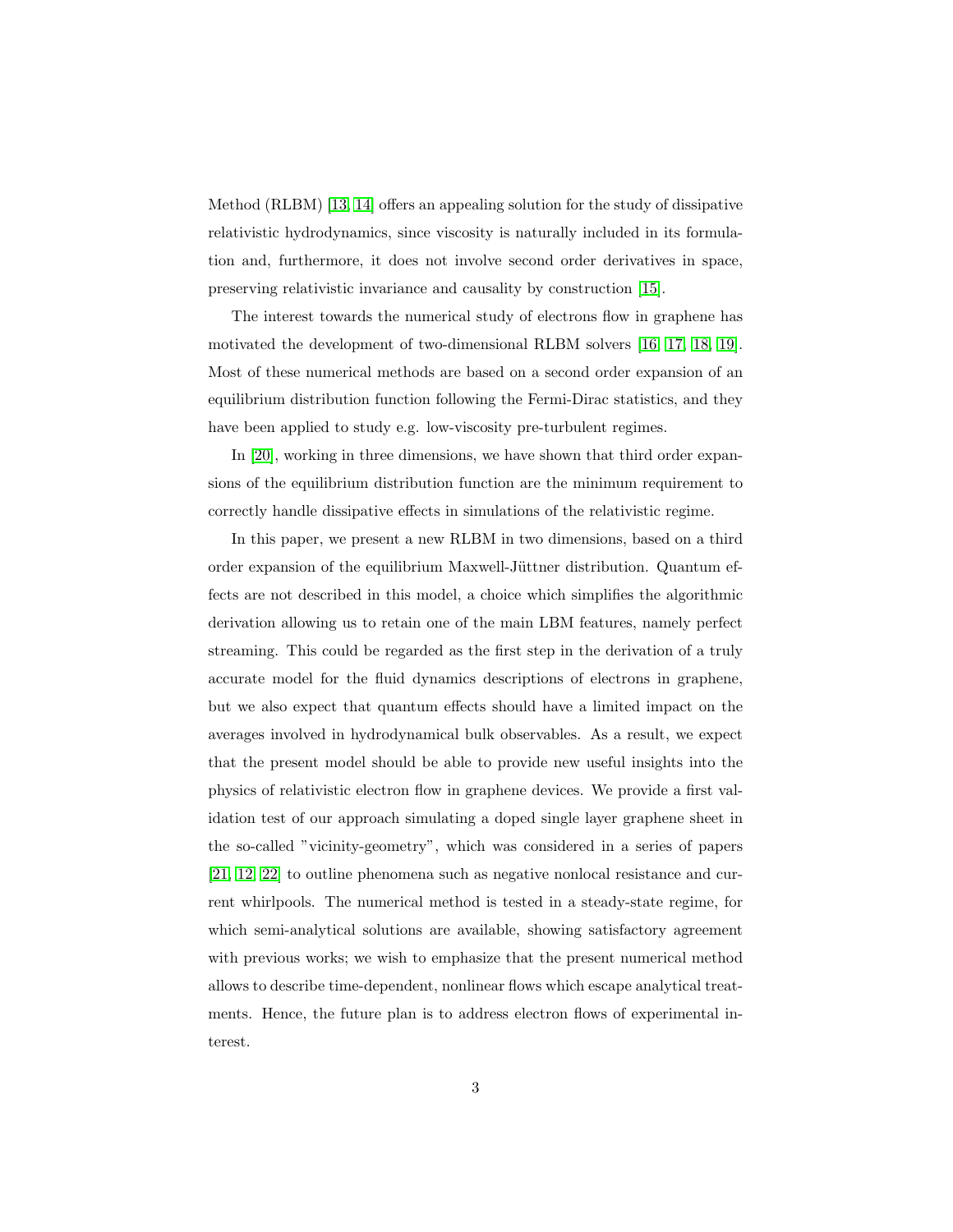This paper is organized as follows. In Section [2](#page-3-0) we describe our new RLBM model, summarizing the general procedure used in its derivation and providing details of the quadrature and of the external forcing scheme. In Section [3](#page-8-0) we carry out simulations of the "vicinity-geometry" replicating the formation of current whirlpools and providing quantitative comparisons of the electrochemical potential against analytical approximations available in the literature.

## <span id="page-3-0"></span>2. Model Description

This section briefly describes our RLBM model, which is a "downsizing" to two spatial dimensions of a similar model handling relativistic flows in 3D; for a more detailed description, the reader is referred to [\[23,](#page-19-2) [20\]](#page-18-8).

### 2.1. Relativistic Boltzmann equation

We consider an ideal non-degenerate relativistic fluid, consisting at the kinetic level of a system of interacting particles of rest mass  $m$ . The particle distribution function  $f((x^{\alpha}), (p^{\alpha}))$ , depending on space-time coordinates  $(x^{\alpha}) = (ct, x)$  and momenta  $(p^{\alpha}) = (p^0, p) = (\sqrt{p^2 + m^2}, p)$  (c is the speed of light,  $x, p \in \mathbb{R}^2$ ), describes the probability of finding a particle with momentum  $p$  at a given time t and position  $x$ . We adopt Einstein's summation convention over repeated indexes, and use Greek indexes to denote  $(2 + 1)$  space-time coordinates and Latin indexes for 2 dimensional spatial coordinates. The particle distribution function obeys the relativistic Boltzmann equation, here taken in the Anderson-Witting [\[24,](#page-19-3) [25\]](#page-19-4) relaxation-time approximation:

<span id="page-3-2"></span>
$$
p^{\alpha} \frac{\partial f}{\partial x^{\alpha}} + K^{\alpha} \frac{\partial f}{\partial p^{\alpha}} = \frac{p^{\alpha} U_{\alpha}}{c^2 \tau} (f - f^{eq}) \quad , \tag{1}
$$

with  $\tau$  the relaxation (proper-)time,  $(U^{\alpha}) = \gamma \cdot (c, \mathbf{u})$  the macroscopic  $(2 + 1)$ velocity  $(\gamma = 1/\sqrt{1 - u^2/c^2})$ ,  $K^{\alpha}$  the external forces acting on the system (for simplicity we assume they do not depend on the momentum), and  $f^{eq}$  the local equilibrium. In this work  $f^{eq}$  will follow a Maxwell-Jüttner distribution:

<span id="page-3-1"></span>
$$
f^{eq} = \frac{1}{A} \exp\left(-\frac{p^{\alpha} U_{\alpha}}{k_B T}\right) \quad , \tag{2}
$$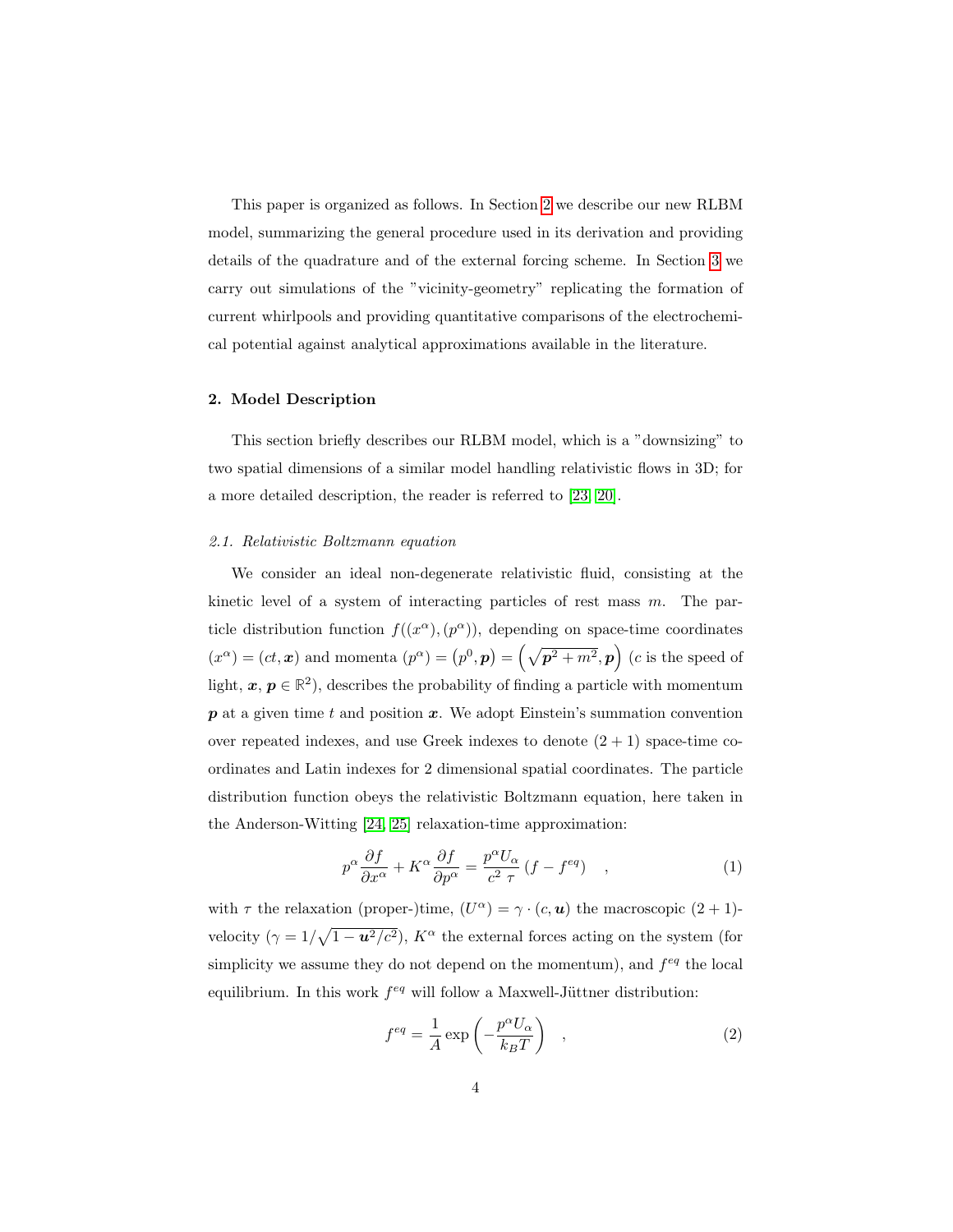where  $A$  is a normalization constant and  $k_B$  the Boltzmann constant.

At the macroscopic level the Anderson-Witting model correctly reproduce the conservation equations, i.e.  $\partial_{\alpha}N^{\alpha} = 0$  and  $\partial_{\beta}T^{\alpha\beta} = 0$ , with  $N^{\alpha}$  the particle  $(2+1)$ -flow and  $T^{\alpha\beta}$  the energy-momentum tensor. At equilibrium  $N^{\alpha}$  and  $T^{\alpha\beta}$ can be described by the moments of the equilibrium distribution function:

<span id="page-4-0"></span>
$$
N_E^{\alpha} = \int f^{eq} p^{\alpha} \frac{\mathrm{d}p}{p_0} = nU^{\alpha} \quad , \tag{3}
$$

$$
T_E^{\alpha\beta} = \int f^{eq} p^{\alpha} p^{\beta} \frac{dp}{p_0} = (\epsilon + P) U^{\alpha} U^{\beta} - P \eta^{\alpha\beta} \quad , \tag{4}
$$

where n is the particle number-density,  $\epsilon$  the energy density, P the pressure and  $\eta^{\alpha\beta}$  the Minkowski metric tensor. To be noted that the normalization constant in Eq. [2](#page-3-1) has to be chosen in such a way to satisfy the relation with the fluid particle density in Eq. [3.](#page-4-0) In the following we will use  $\eta^{\alpha\beta} = diag(1, -1, -1)$ , and adopt natural units for which  $c = k_B = 1$ .

### 2.2. Lattice discretization

In this section we revise the general procedure, used in the derivation of previous non-relativistic [\[26,](#page-19-5) [27,](#page-19-6) [28,](#page-19-7) [29\]](#page-19-8) and relativistic LBMs [\[30,](#page-19-9) [31,](#page-20-0) [23\]](#page-19-2), for the discretization of the Boltzmann equation on a lattice.

We start from an expansion of the equilibrium distribution function  $f^{eq}$ in a basis of polynomials, orthogonal with respect to a weighting function  $\omega$ corresponding to  $f^{eq}$  in the fluid rest frame (where  $u = 0$ ). It is simple to verify that in the rest frame Eq. [2](#page-3-1) reduces to

<span id="page-4-2"></span><span id="page-4-1"></span>
$$
\omega(p^0) = \frac{1}{N_R} \exp\left(-p^0/T\right) \quad , \tag{5}
$$

where the normalization factor  $N_R$  is taken such that  $\int \omega(p^0) dp/p^0 = 1$ . Starting from the basis  $V = \{1, p^{\alpha}, p^{\alpha}p^{\beta}, \dots\}$  one derives the set of orthogonal polynomials  $\{J^{(i)}, i = 1, 2 \dots\}$  by following a Gram-Schmidt procedure, with the inner product defined using the weighting function in Eq. [5.](#page-4-1) In [Appendix A](#page-14-0) we provide an example of polynomials up to the third order for  $m = 0$ . The polynomials are then used to build the expansion:

$$
f^{eq}((p^{\mu}), (U^{\mu}), T) = \omega(p^0) \sum_{k=0}^{\infty} a^{(k)}((U^{\mu}), T) J^{(k)}((p^{\mu})) , \qquad (6)
$$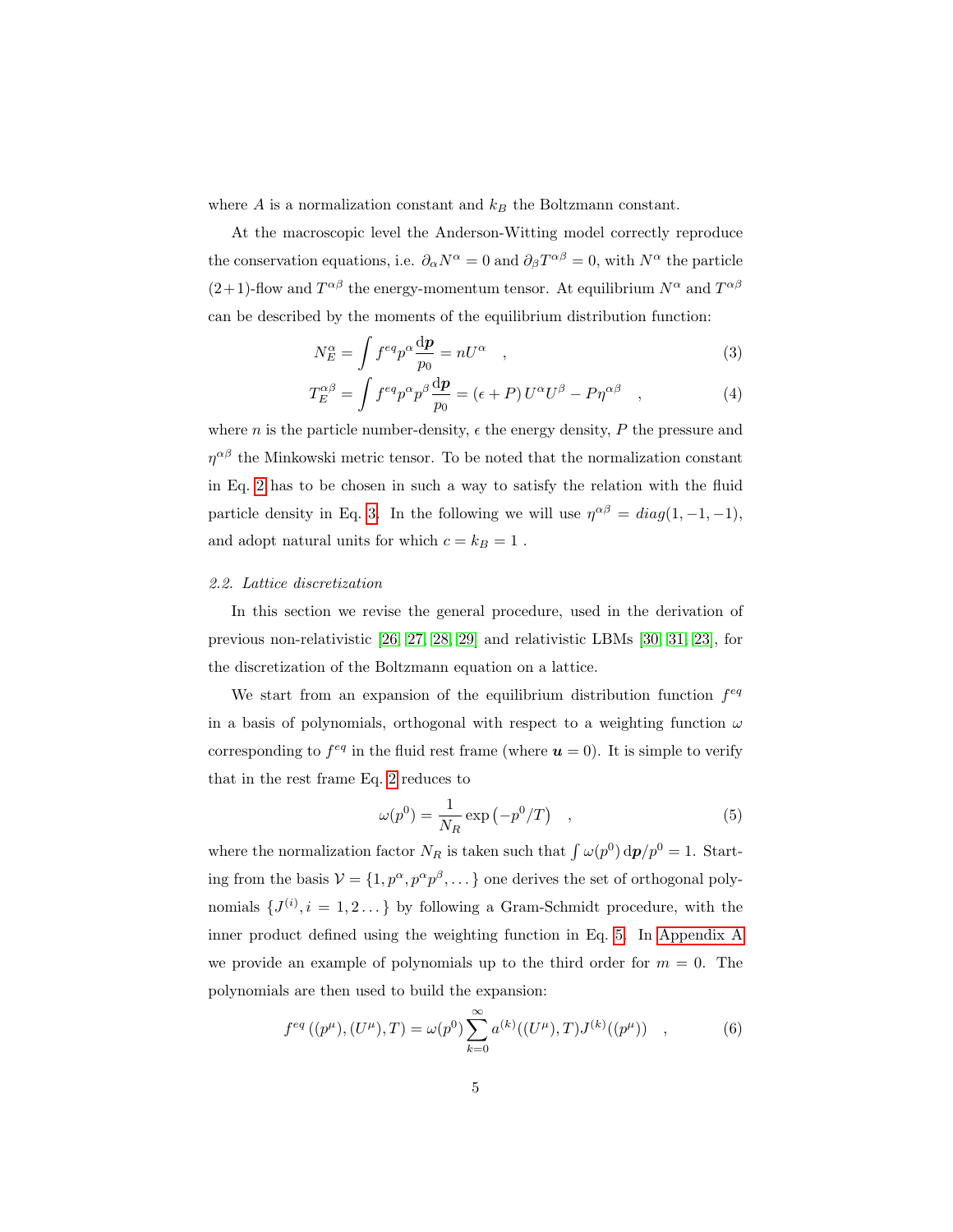where  $a^{(k)}$  are the projection coefficients defined as

$$
a^{(k)}((U^{\mu}),T) = \int f^{eq}((p^{\mu}), (U^{\mu}), T)J^{(k)}((p^{\mu}))\frac{dp}{p^0} \quad . \tag{7}
$$

Observe that by construction the coefficients  $a^{(k)}$  coincide with the moments of the distribution function; this is a crucial aspect since it follows that  $f_N^{eq}$ , obtained truncating the summation in Eq. [6](#page-4-2) such to include only the terms of order up to  $N$ , correctly preserves the moments of the distribution up to the  $N-th$  order.

The next step consists in determining a Gauss-type quadrature on a Cartesian grid, with the aim of i) ensuring exact streaming by requiring that all quadrature points lie on lattice sites ii) preserving the moments of the distribution up to a desired order  $N$ . The discretized version of the equilibrium distribution can be then written as follows:

$$
f_{iN}^{eq}((p^{\mu}), (U^{\mu}), T) = w_i \sum_{k=0}^{N} a^{(k)}((U^{\mu}), T) J^{(k)}((p_i^{\mu})) .
$$
 (8)

where  $w_i$  and  $p_i^{\mu}$  are the weights and the nodes of the quadrature, respectively. The analytic expression of  $f_{iN}^{eq}$  for  $N=3$  and  $m=0$  is given in [Appendix C.](#page-14-0)

At this stage it is possible to formulate the discrete Boltzmann equation, which in the relativistic case reads as

$$
f_i(\boldsymbol{x} + v^i \Delta t, t + \Delta t) - f_i(\boldsymbol{x}, t) = -\Delta t \frac{p_i^{\mu} U_{\mu}}{p^0 \tau} (f_i - f_{iN}^{eq}) + F_i^{ext} \quad . \tag{9}
$$

A detailed description of the algorithmic derivation for the 3-dimensional case is given in [\[23\]](#page-19-2). The algebraic complexities in the calculation of the polynomials and the expansion of the equilibrium distribution significantly simplify in 2-D. The full details will be described at length in a future expanded version of this work.

### 2.3. Quadrature with prescribed nodes

As discussed in the introduction, here we focus our attention on solving Eq. [10](#page-6-0) using polynomials up to the third order.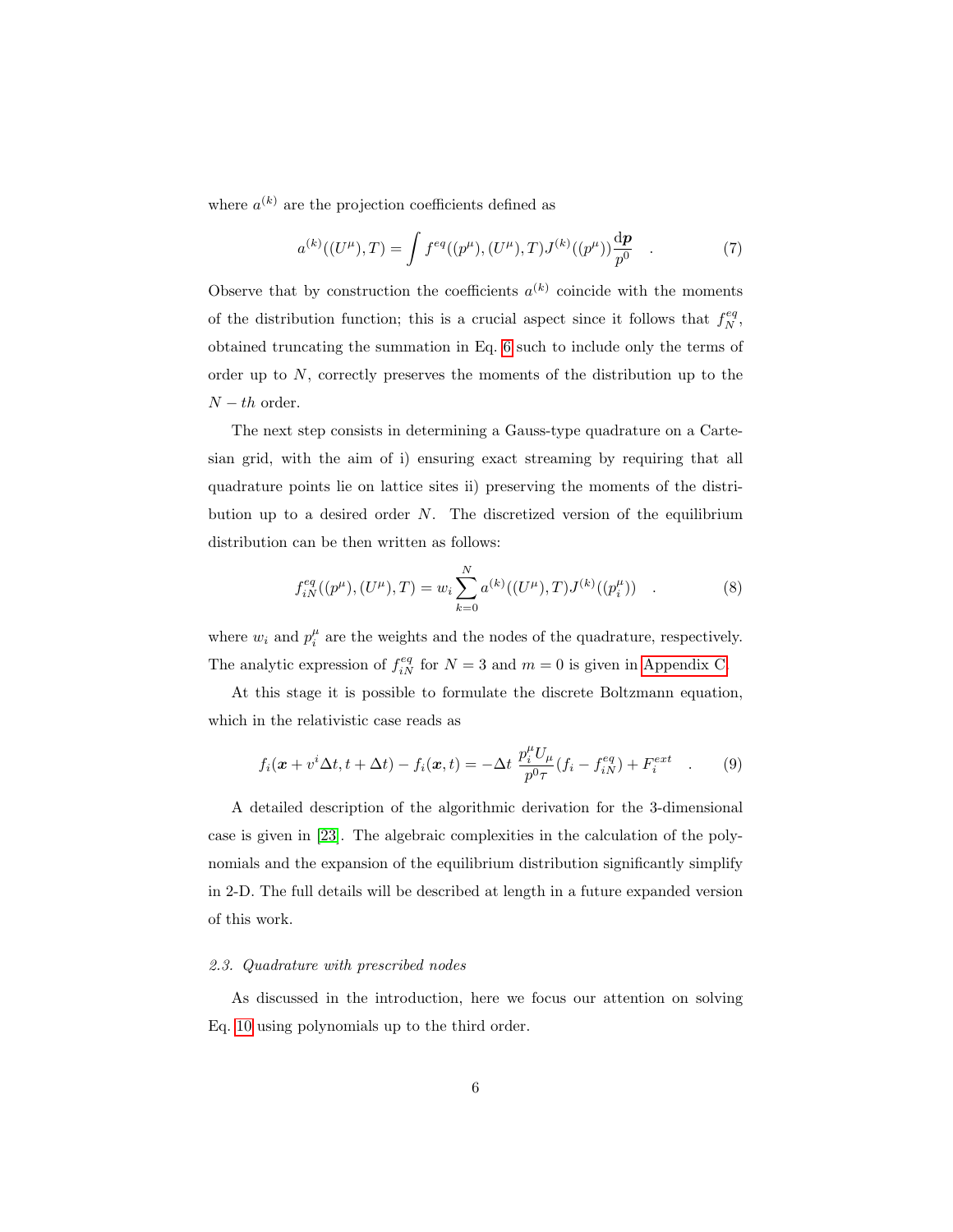The lattice discretization of the Boltzmann equation can be reduced to a quadrature problem. In practice, one needs to find the weights and the abscissas of a quadrature able to satisfy the orthonormal conditions up to a desired order [\[32\]](#page-20-1):

<span id="page-6-0"></span>
$$
\int \omega(p^0) J_l((p^\mu)) J_k((p^\mu)) \frac{dp}{p^0} = \sum_i w_i J_l((p_i^\mu)) J_k((p_i^\mu)) = \delta_{lk} \quad ; \tag{10}
$$

here  $p_i^{\mu}$  are the discrete quadri-momentum vectors. A convenient parametrization of  $p_i^{\mu}$  was given in [\[23\]](#page-19-2) and writes as follows:

<span id="page-6-2"></span><span id="page-6-1"></span>
$$
(p_i^{\mu}) = p_i^0(1, v_0 n_i) \quad , \tag{11}
$$

where  $n_i \in \mathbb{Z}^2$  are the vectors forming the stencil  $G = \{n_i \mid i = 1, 2, \ldots, i_{max}\}\$ defined by the (on-lattice) quadrature points,  $v_0$  is a free parameter that can be freely chosen such that  $v_i = v_0 ||n_i|| \leq 1, \forall i$ , and  $p_i^0$  is defined as

$$
p_i^0 = m\gamma_i = m\frac{1}{\sqrt{1 - v_i^2}} \quad . \tag{12}
$$

In order to determine a quadrature we proceed as follows: i) select a value for the rest mass  $\bar{m} = m/T_0$  (with  $T_0$  a reference temperature on the lattice), ii) choose a set of velocity vectors  $G$ , formed by a sufficient number of elements such that the left hand side of Eq. [10](#page-6-0) is a full ranked matrix, iii) look for a solution of Eq. [10](#page-6-0) formed by non-negative weights  $(w_i \geq 0, \forall i)$ .

We point out that the parametrization in Eq. [11](#page-6-1) is general and can be used to determine quadratures for wide ranges of values of  $\bar{m}$ .

As an example we show in [Figure 1a](#page-7-0) a set of vectors that can be used to build a quadrature for  $\bar{m} = 5$ . In the remainder of this paper we are interested in particular in the case of massless particles, all traveling at the same speed  $v_i = c = 1, \forall i$ . Since for  $m = 0$  Eq. [12](#page-6-2) is not well defined, we let  $p_i^0$  be free parameters (as already suggested in [\[31\]](#page-20-0)) to be determined such as to satisfy Eq. [10.](#page-6-0) We can have several energy shells associated to each vector and therefore we add a second index to Eq. [11:](#page-6-1)

$$
(p_{i,j}^{\mu}) = p_j^0(1, \frac{n_i}{||n_i||}) \quad , \tag{13}
$$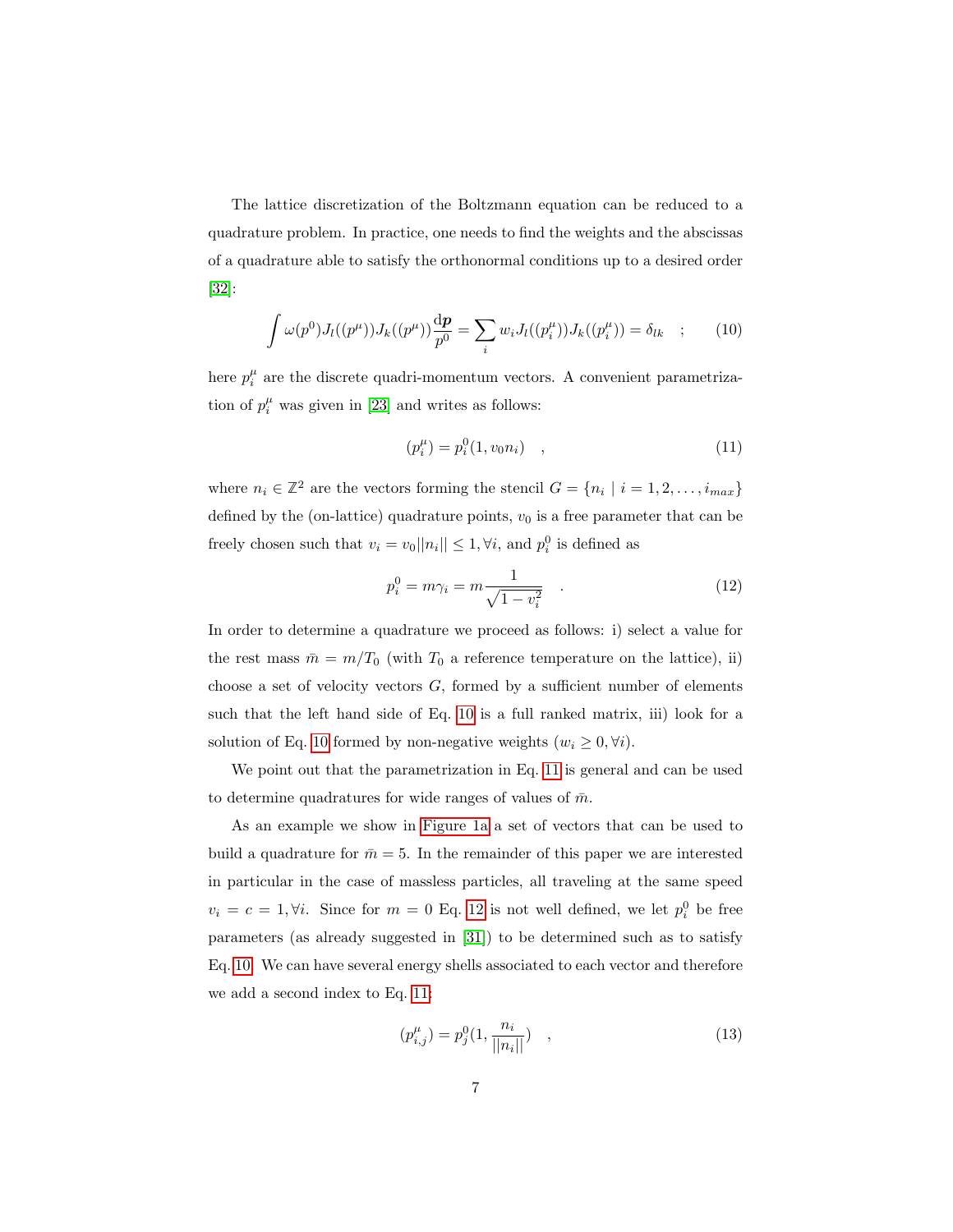<span id="page-7-0"></span>

Figure 1: Examples of stencils for a third-order approximation. Left:  $\bar{m} = 5$ .  $G = \{(0, 0),\}$  $\left. \left( \pm 1, 0 \right)_{FS}, \ \left( \pm 1, \pm 1 \right)_{FS}, \ \left( \pm 2, 0 \right)_{FS}, \ \left( \pm 2, \pm 1 \right)_{FS}, \ \left( \pm 2, \pm 2 \right)_{FS}, \ \left( \pm 3, 0 \right)_{FS}, \ \left( \pm 3, \pm 2 \right)_{FS}, \ \left( \pm 3, 0 \right)_{FS}, \ \left( \pm 3, 0 \right)_{FS}, \ \left( \pm 3, 0 \right)_{FS}, \ \left( \pm 3, 0 \right)_{FS}, \ \left( \pm 3, 0 \right)_{FS}, \ \left( \pm$  $(\pm 3, \pm 3)_{FS}$ ,  $(\pm 4, 0)_{FS}$  } (45 components). Right:  $\bar{m} = 0$ .  $G = \{(\pm 3, \pm 4)_{FS}, (\pm 5, 0)_{FS}\}$ with 4 energy shells (48 components).

where the index  $j$  labels different energy shells.

The minimal stencil structure, supporting a third order expansion of the equilibrium distribution function, has radius  $R = ||n_i|| = 5$  [\(Figure 1b\)](#page-7-0); it is formed by the following set of velocity vectors  $G = \{(\pm 3, \pm 4)_{FS}\,, (\pm 5, 0)_{FS}\}$  (FS stands for full symmetric), with four energy shells and the following weights:

| $w_{11} = 0.003930503244$ $w_{21} = 0.054642060984$ $p_1^0 = 0.000016359462$ |  |
|------------------------------------------------------------------------------|--|
| $w_{12} = 0.008026424774$ $w_{22} = 0.013535762740$ $p_2^0 = 3.305423649330$ |  |
| $w_{13} = 0.000175706060$ $w_{23} = 0.000296310700$ $p_3^0 = 7.758786843141$ |  |
| $w_{14} = 0.042659667266$ $w_{24} = 0.071941262878$ $p_4^0 = 0.935838587521$ |  |

 $w_{1j}$  and  $w_{2j}$ ,  $j = 1, ..., 4$  are respectively the weights associated to the stencil components  $(\pm 3, \pm 4)_{FS}$  $(\pm 3, \pm 4)_{FS}$  $(\pm 3, \pm 4)_{FS}$  and  $(\pm 5, 0)_{FS}$ . This lattice will be used in Section 3 for the numerical part of this work; in [Appendix A](#page-14-0) and [Appendix B](#page-14-0) we list the polynomials and the projections used for the derivation of the method.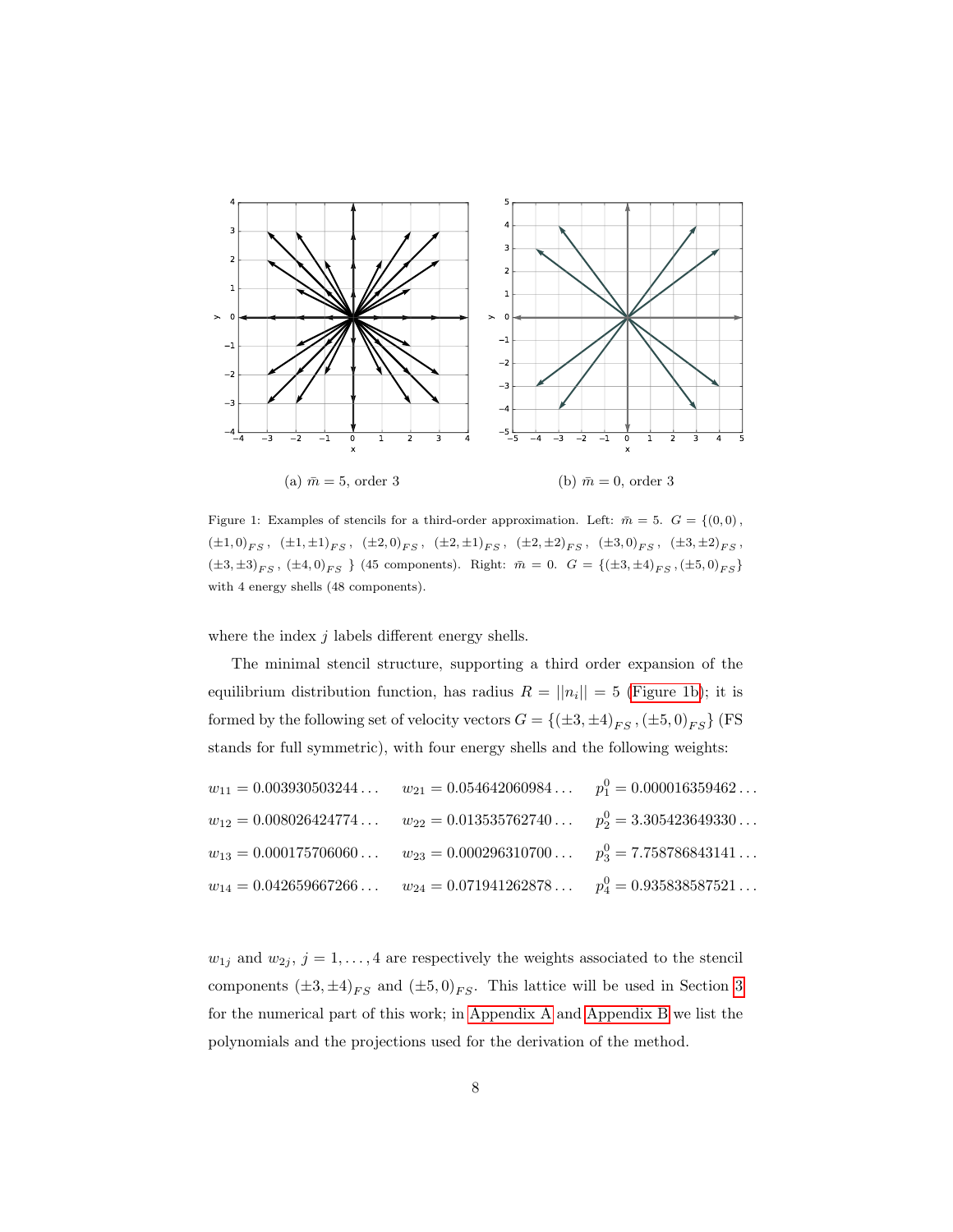### 2.4. Forcing Scheme

The definition of force in relativity is subject to a certain degree of arbitrariness due to the lack of certain general properties such as, for example, Newton's third law [\[33\]](#page-20-2). In the following we will use the definition of the Minkowski force:

$$
K^{\alpha} = m \frac{\mathrm{d}U^{\alpha}}{\mathrm{d}\tau} \quad , \tag{14}
$$

subject to the condition

$$
K^{\alpha} p_{\alpha} = K^0 p^0 - \mathbf{K} \cdot \mathbf{p} = 0 \quad , \tag{15}
$$

<span id="page-8-1"></span>and

$$
K = \gamma \ F \quad . \tag{16}
$$

To introduce a forcing term in our numerical scheme we make the following two assumptions: i) the force does not depend on the momentum three vector  $\left(\begin{array}{c} \frac{\partial K^{\alpha}}{\partial p^{\alpha}}=0\end{array}\right)$  ii) the distribution function in not far from the equilibrium, such that we can approximate the term  $K^{\alpha} \frac{\partial f}{\partial p^{\alpha}}$  in Eq. [1](#page-3-2) with an expansion that uses the same polynomials used for the equilibrium distribution function:

$$
\frac{\partial f}{\partial p^{\alpha}} \approx \frac{\partial f^{eq}}{\partial p^{\alpha}} = \omega(p^0) \sum_{k=0}^{\infty} b^{(k)}((U^{\mu}), T) J^{(k)}((p^{\mu})) \tag{17}
$$

with the projection coefficients defined as

$$
b^{(k)}((U^{\mu}),T) = \int \frac{\partial}{\partial p^{\alpha}} f^{eq}((p^{\mu}), (U^{\mu}), T) J^{(k)}((p^{\mu})) \frac{dp}{p^{0}} . \qquad (18)
$$

#### <span id="page-8-0"></span>3. Numerical Tests

We now apply the model described in the previous section to the simulation of the (pseudo)-relativistic dynamics of electrons in graphene sheets; as already remarked, in this case the Fermi velocity  $v_f$  of the simulated system plays the role of the speed of light. We consider an experimental setup consisting of an ultraclean single layer graphene encapsulated between boron nitride crystals in which it has been shown that electrons exhibit a hydrodynamic flow [\[12\]](#page-18-0). This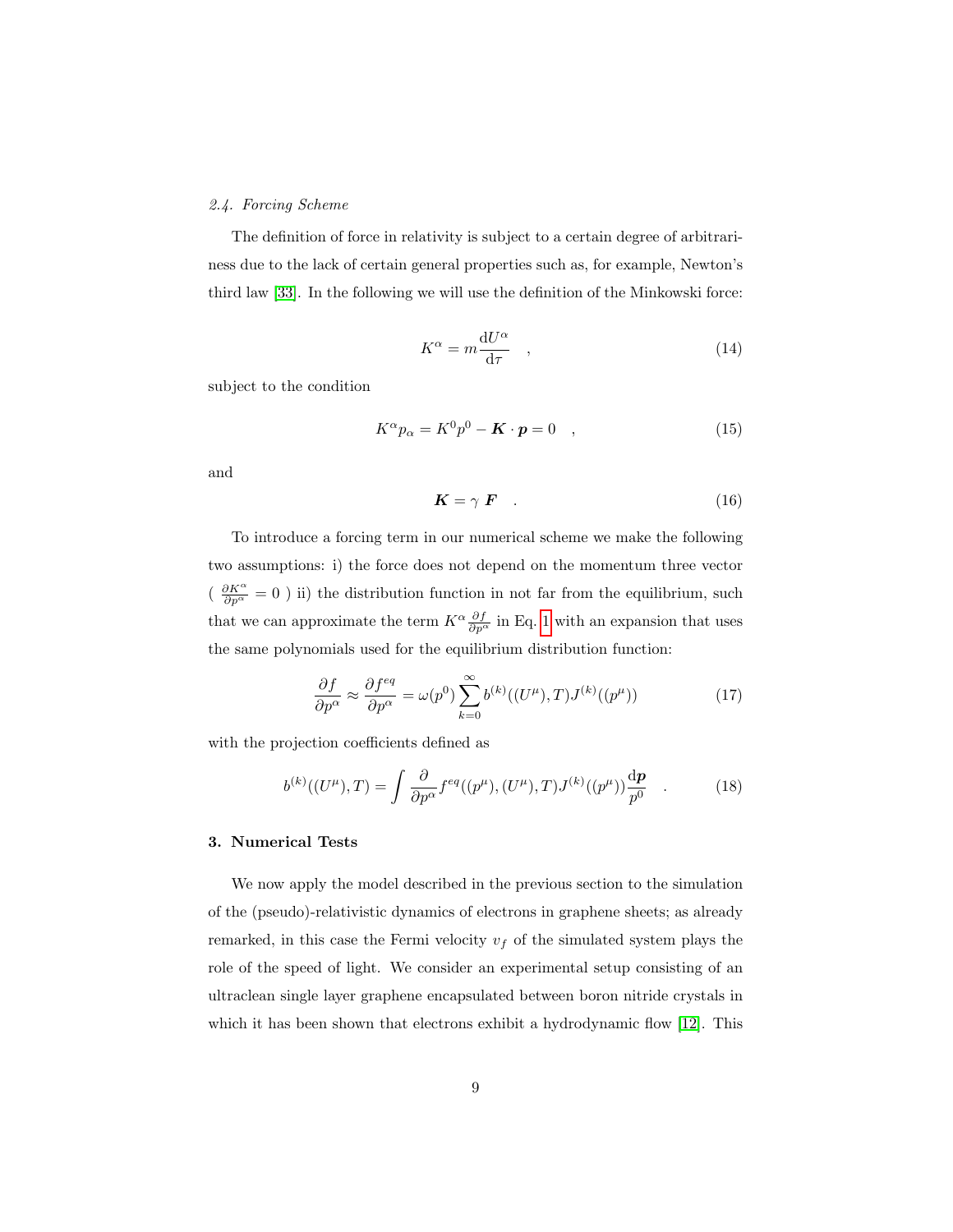<span id="page-9-0"></span>

Figure 2: Geometry used for the validation of the code. Bounce back boundary conditions are imposed at the wall. Sites representing the inlet and the outlet do not evolve in time.

setup has been used in a series of works [\[21,](#page-19-0) [12,](#page-18-0) [22\]](#page-19-1) to highlight peculiar properties such as negative nonlocal resistance and current whirlpools. The geometry is sketched in [Figure 2.](#page-9-0) The total force acting on the system is given by the vector sum of the force due to the electric field  $F_E$  and the force due to the pressure gradient  $F_P$ . While  $F_P$  is naturally described by our RLBM solver,  $F_E$ is included in the form of an external force. Therefore, in the simulations the external force **F** (Eq. [16\)](#page-8-1) is given by a self-consistent electric field  $\mathbf{E} = -\rho_e \nabla \phi$ , with  $\rho_e = ne$  being the electron charge density. For our initial validation tests on this specific setup, we follow [\[34\]](#page-20-3) and do not solve explicitly the Poisson equation for the electric potential, but rather use a local capacitance approximation defined as:

$$
\phi(\boldsymbol{x}) = -en(\boldsymbol{x})/C_g \quad , \tag{19}
$$

<span id="page-9-1"></span>where  $C_g$  is the capacitance per unit area.

Using this setup, we simulate a system similar to the one considered in [\[21,](#page-19-0) [12\]](#page-18-0), where analytical results are obtained in the approximation of an infinitely long channel; we use a lattice with an aspect ratio  $L/W = 4$ , that we simulate on a lattice of  $2000 \times 500$  grid points. The translation between physical units and adimensional lattice units is based on the definition of a length-unit on the lattice such that the width of the channel corresponds to the physical value and on an energy unit that we chose as the Fermi-energy of the simulated system. In [Figure 3](#page-10-0) we show a snapshot of a simulation, using a constant initial density and a large value for the shear viscosity. As we can see, results are qualitatively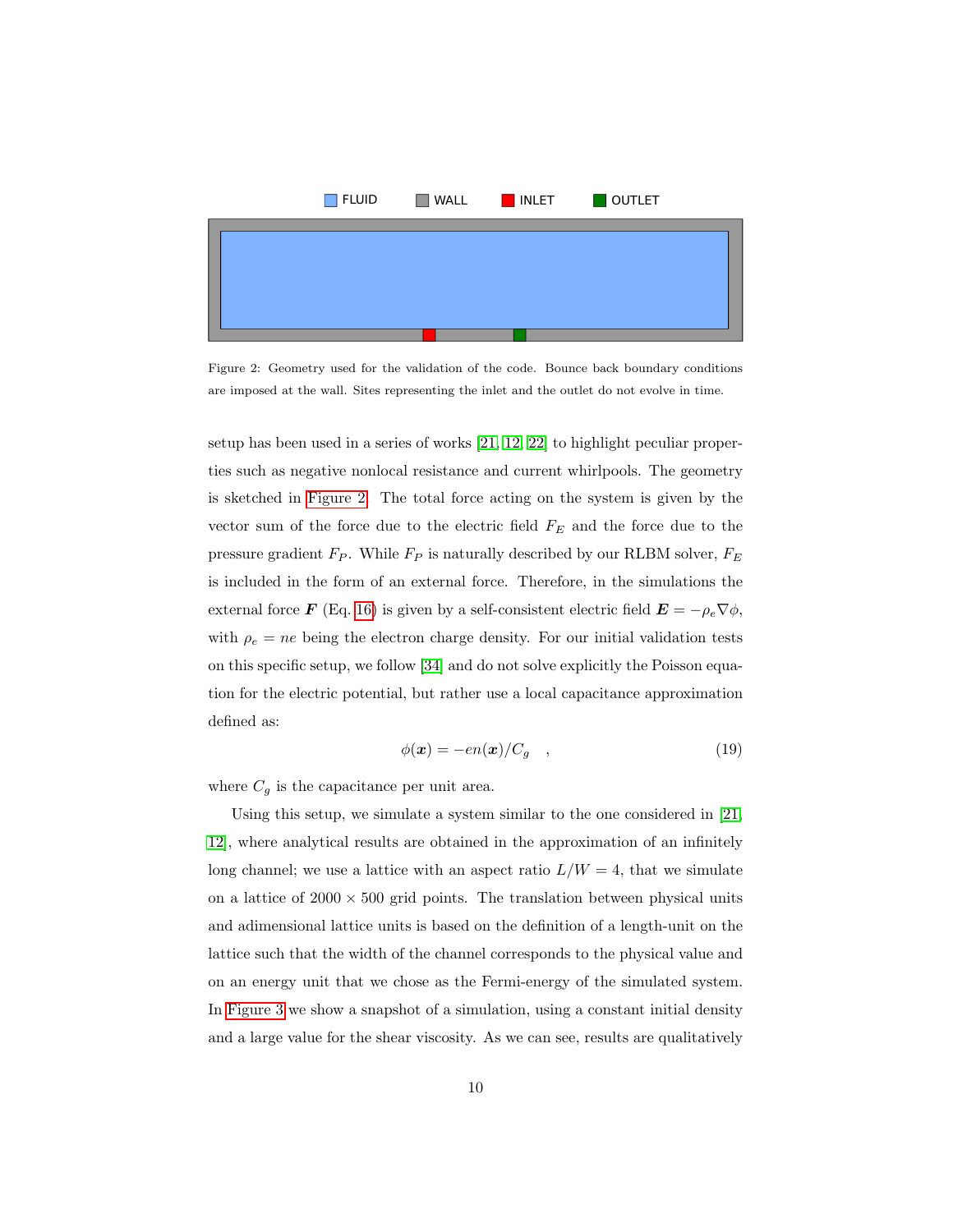comparable with those presented in [\[21,](#page-19-0) [12\]](#page-18-0). In particular one can appreciate the (symmetric) formation of electron back-flows in the proximity of the gates, so called current whirlpools. For a more quantitative comparison, we take into

<span id="page-10-0"></span>

Figure 3: Snapshot of a simulation on a  $2000 \times 500$  lattice, taken after 100000 time steps, with an initial uniform density  $n = 1.5$ , initial  $T = 1.25$ , a fixed velocity at inlet  $v^{in} =$  $10^{-5}$ ,  $\tau = 1.0$ ,  $C_g = 10$ . The color map describes the electrochemical potential (red colors positive potential, blue colors negative potential). Ticked lines represent the electrons velocity streamlines.

consideration the electrochemical potential in the proximity of the injector, for which the following approximate analytic expression was derived in [\[21\]](#page-19-0):

<span id="page-10-1"></span>
$$
\Phi(r,\theta) \approx \frac{2I\eta}{\pi \bar{n}^2 e^2} \frac{\cos(2\theta)}{r^2} \quad ; \tag{20}
$$

I is the driving current at the inlet,  $\eta$  is the shear viscosity,  $\bar{n}$  is the equilibrium density, e is the electron charge, r and  $\theta$  are used to parametrize in polar coordinates the space in the proximity of the inlet. In [Figure 4](#page-11-0) we compare the prediction of Eq. [20](#page-10-1) with the results of our simulations by plotting the electrochemical potential as a function of the polar angle for several lattice points at several distances  $r$  from the center of the injector. In particular we show that for different setups, the quantity  $r^2 \phi(r, \theta)$  does not depend on r as predicted by [Equation 20:](#page-10-1) to a good approximation, all curves collapse on the top of each other, as expected.

As a further benchmark we evaluate how the steady state solution reported in [Figure 3](#page-10-0) varies when tuning the magnitude of the driving forces  $F_E$  and  $F_P$ . To this purpose, we perform simulations with different values of the parameter  $C_g$  (see Eq. [19\)](#page-9-1) to evaluate the role of the electric potential. Following [\[35\]](#page-20-4)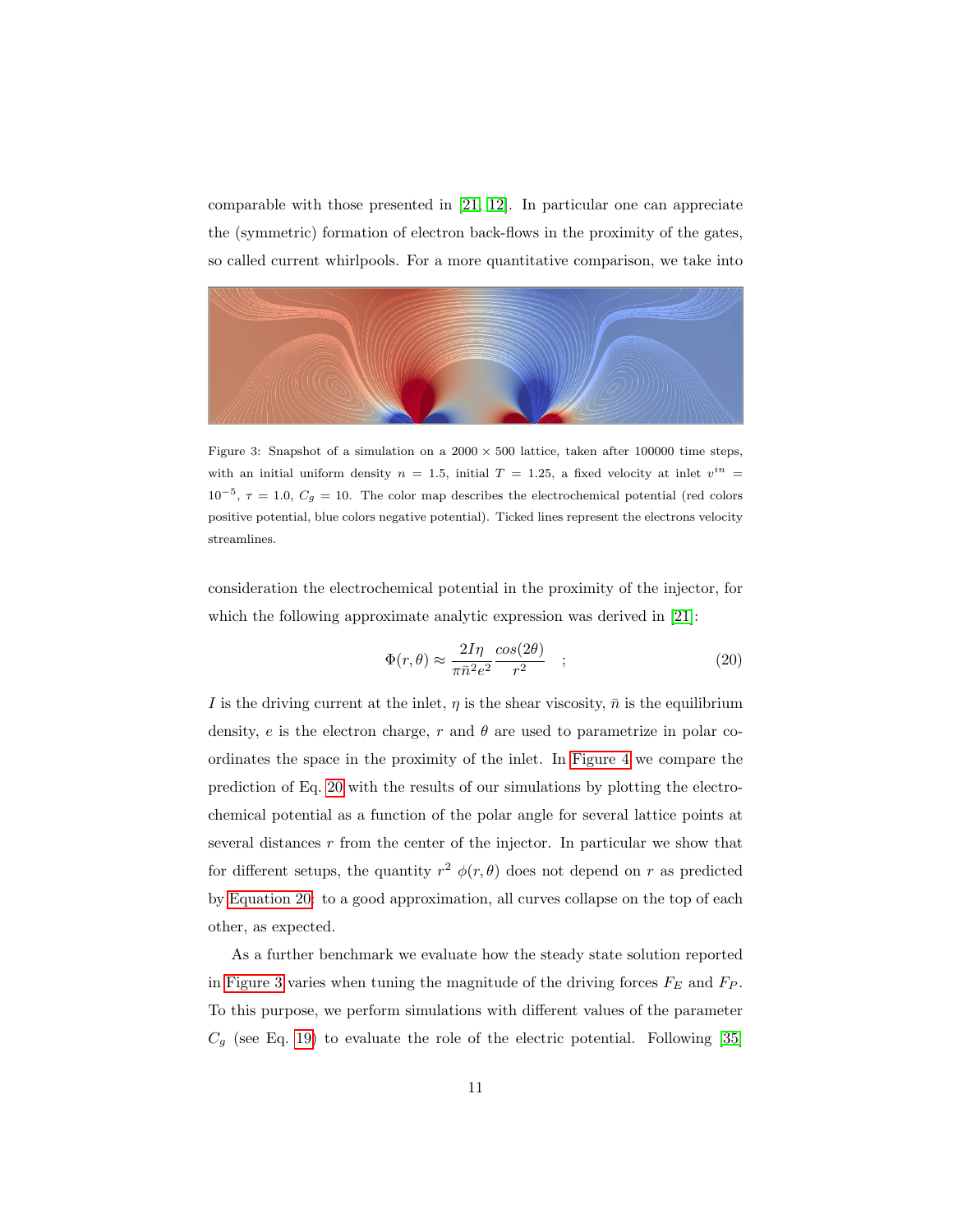<span id="page-11-0"></span>

Figure 4: Electric potential measured at several fixed distances  $r$  from the current injector. Plots present the quantity  $r^2 \Phi(r,\theta)$  normalized to  $\Phi(40,0)$ , showing that simulated data points collapse onto a single line, as predicted by Eq. [20.](#page-10-1) Results taken from a simulation on a 2000  $\times$  500 lattice, with an initial uniform density  $n = 1.5, T = 1.25, C_g = 10$  and a fixed velocity at inlet  $v^{in} = 10^{-5}$  (all quantities in dimensionless units). Left:  $\tau = 0.8$ . Right:  $\tau = 1.2$ .

one would not expect to observe the effect of Coulomb interactions for static flows. In [Figure 5](#page-12-0) we show that this is indeed the case; in fact varying  $C_g$  over several different orders of magnitude does not yield any appreciable effect on the solution. Moreover the results are the same even in the case when  $F_E$  is neglected ( $C_G = \infty$ ), proving that the model gives a self-consistent description of hydrodynamic theory on long length scales. On the other hand, the electric potential is expected to play a major role on the dynamics of non-linear, timedependent flows, which will make the object of forthcoming studies.

## 4. Conclusions

In this work we have described a new solver for the study of  $(2+1)$ -dimensional relativistic hydrodynamics based on the Lattice Boltzmann Method. The model is applied to the specific study case of the analysis of the electrons flow in graphene. We have presented results of simulations of a doped single graphene layer sheet in the so-called "vicinity-geometry". From a qualitative point of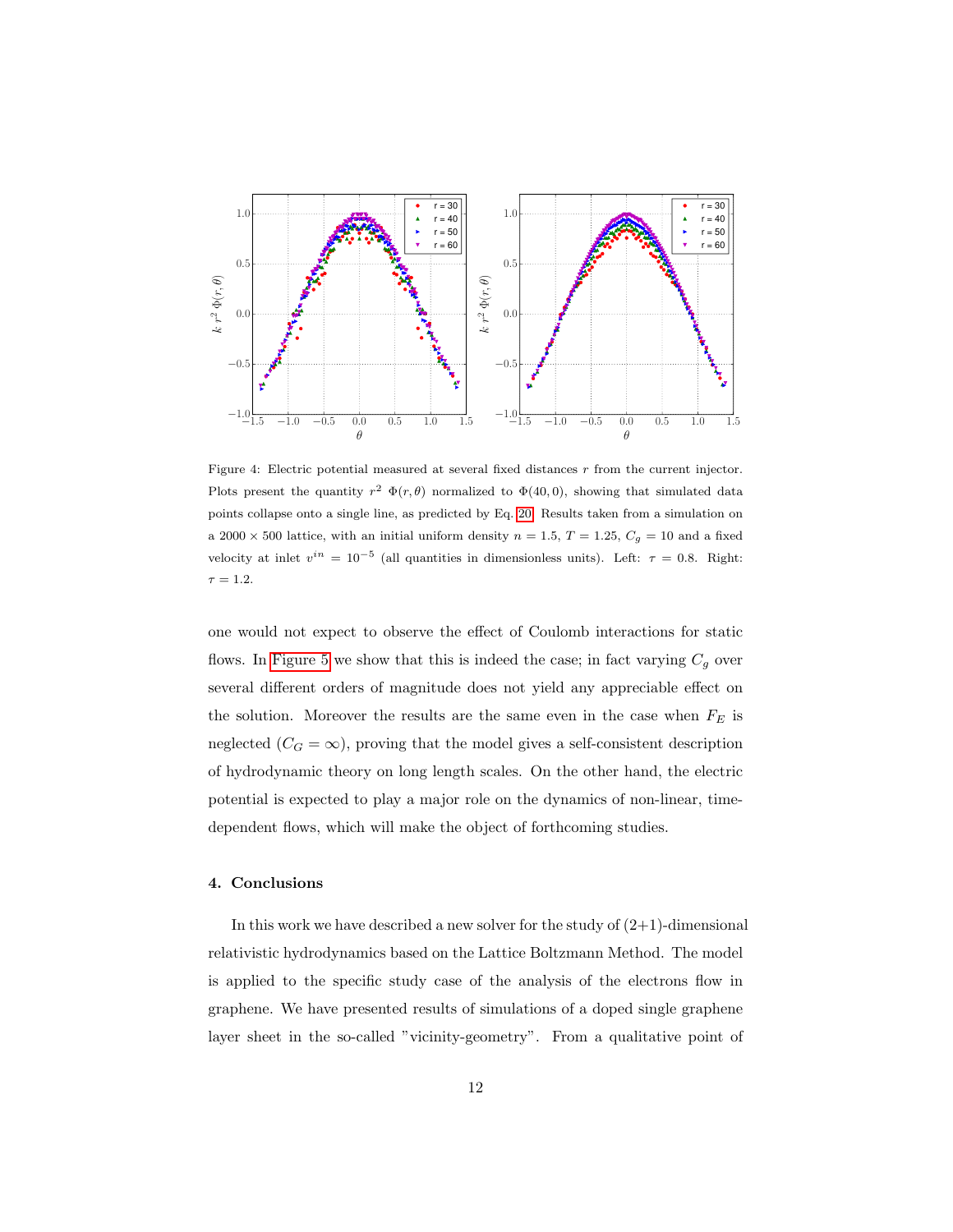<span id="page-12-0"></span>

Figure 5: Qualitative (top) and quantitative (bottom) comparison of the electrochemical potential obtained by varying the intensity of the electric field  $F_E$ . Results taken from a simulation on a 2000  $\times$  500 lattice, with an initial uniform density  $n = 1.5, T = 1.25, \tau = 1.0$ and a fixed velocity at inlet  $v^{in} = 10^{-5}$  (all quantities in dimensionless units).

view we have successfully reproduced the current whirlpools highlighted by recent experimental works [\[12\]](#page-18-0). Besides, we have provided a more quantitative validation, with a comparison of the electrochemical potential in the proximity of the current injector against previous analytic predictions [\[21\]](#page-19-0). We consider this to be a first step in the derivation of an accurate model for the study of the hydrodynamics behavior of electrons flow in graphene. Future works will deal with more robust comparisons of simulations against experimental data and more detailed simulations of actual experimental setups. This work will allow a proper evaluation of the loss of accuracy due to the neglect of quantum effects, alongside with further parameters that should be taken into account (such as electrons collisions with impurities and phonons) to expand the capabilities of the present model.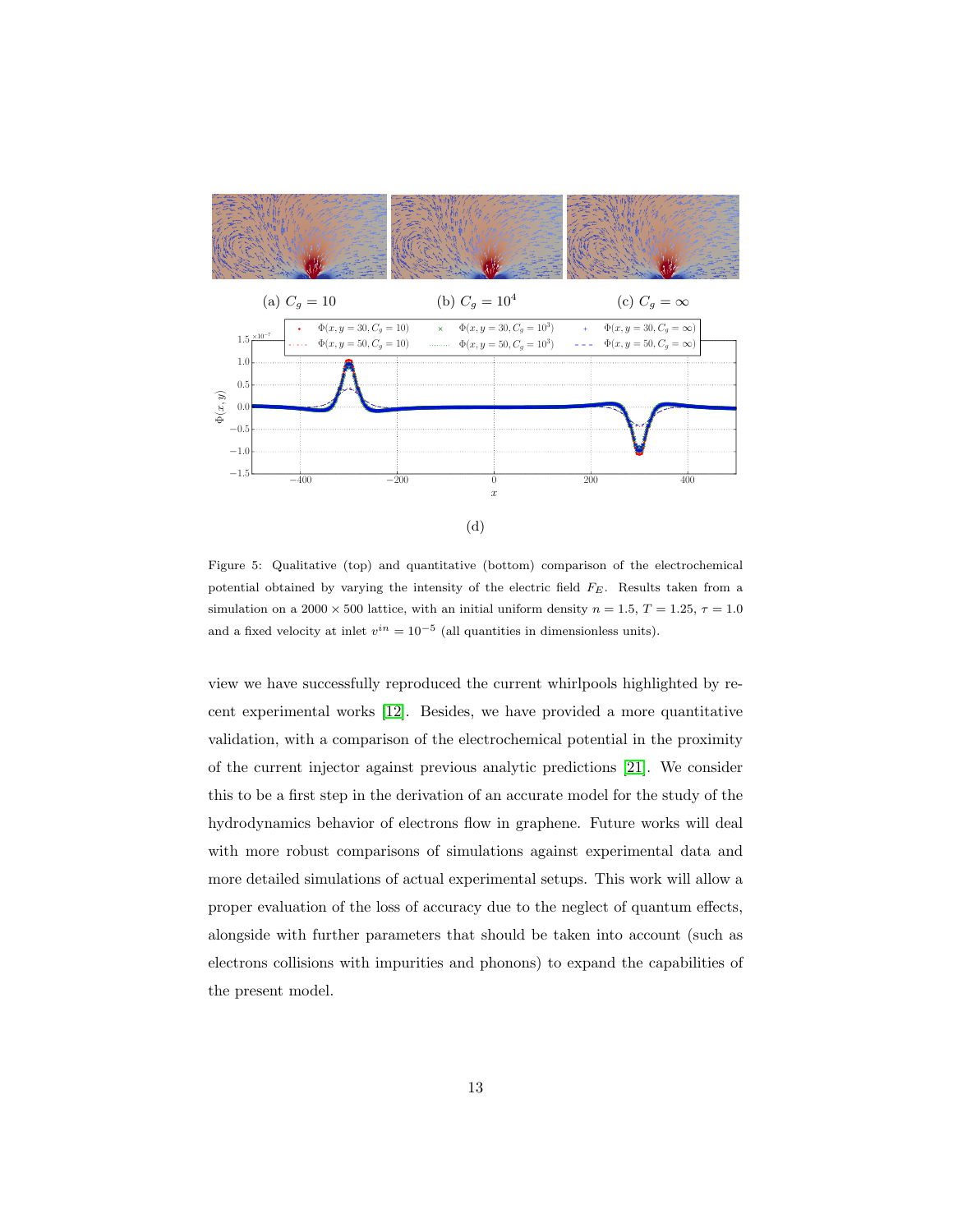# Acknowledgements

The authors would like to thank Marco Polini, Jacopo Torre and Francesco Pellegrino for fruitful discussions, and Matthias Ehrhardt and Andreas Bartel for carefully revising the manuscript. AG has been supported by the European Union's Horizon 2020 research and innovation programme under the Marie Sklodowska-Curie grant agreement No. 642069 (HPC-LEAP). MM and SS thank the European Research Council (ERC) Advanced Grant No. 319968- FlowCCS for financial support. All numerical work has been performed on the COKA computing cluster at Università di Ferrara.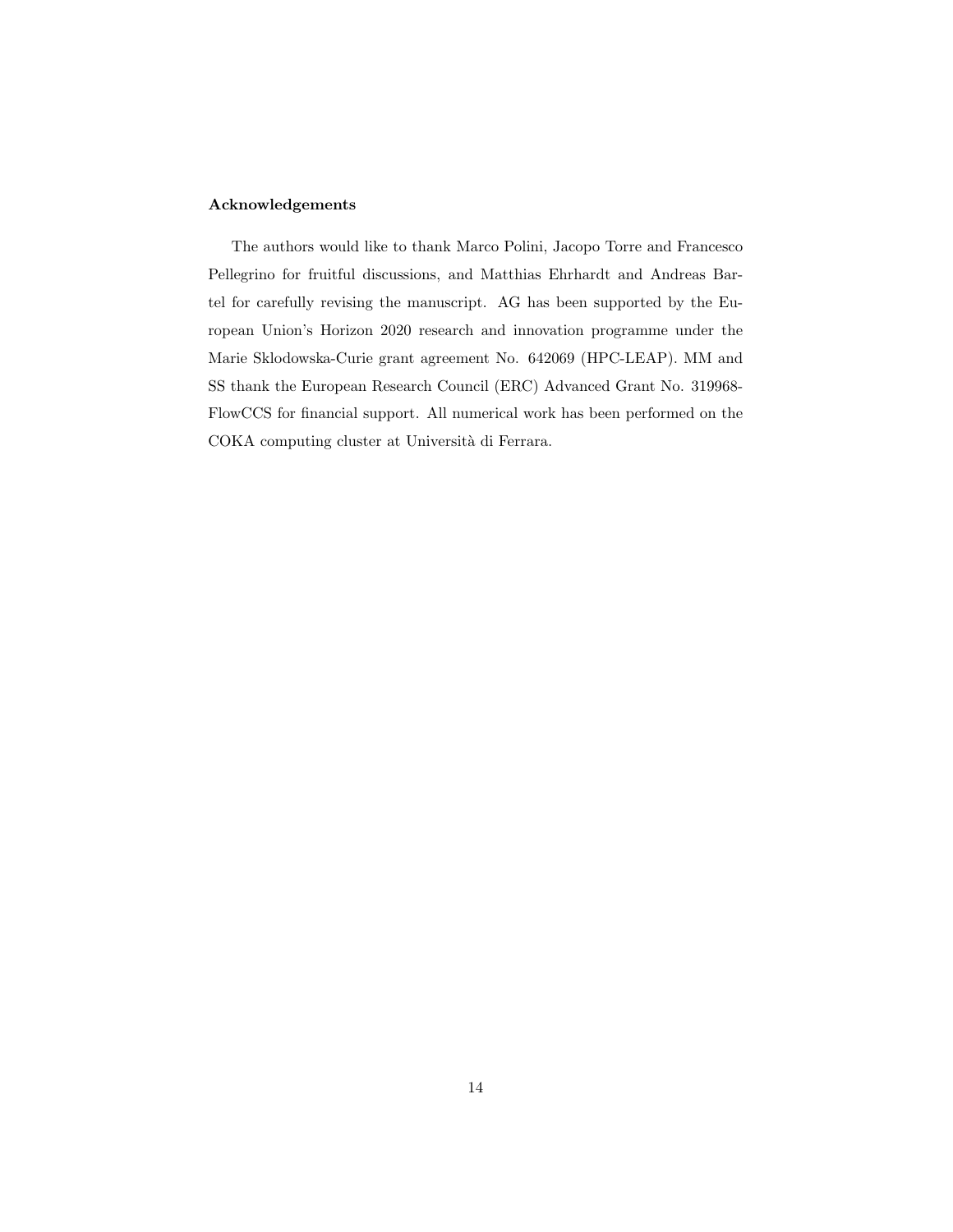# <span id="page-14-0"></span>A. Third order 2D Relativistic Orthonormal Polynomials

In this appendix we provide the analytic expressions of the relativistic orthogonal polynomials for the ultra-relativistic case up to the third order. The notation  $J_{m_1...m_n}^{(n)}$ ,  $m_i \in 0, x, y$  is used to label the polynomial of order n with the subscript  $\mu$  referring to the corresponding element of the generating basis  $V = \{1, p^{\alpha}, p^{\alpha}p^{\beta} \dots\}$   $(\alpha, \beta \in \{0, x, y\})$ :

$$
J_0^{(0)} = 1
$$
  
\n
$$
J_0^{(1)} = p^0 - 1
$$
  
\n
$$
J_x^{(1)} = p^x
$$
  
\n
$$
J_0^{(2)} = \frac{1}{2}(p^0)^2 - 2p^0 + 1
$$
  
\n
$$
J_{0x}^{(2)} = \frac{1}{\sqrt{3}}p^0p^x - \sqrt{3}p^x
$$
  
\n
$$
J_{0y}^{(2)} = \frac{1}{\sqrt{3}}p^0p^y - \sqrt{3}p^y
$$
  
\n
$$
J_{xx}^{(2)} = \frac{1}{\sqrt{3}}(p^x)^2 - \frac{1}{2\sqrt{3}}(p^0)^2
$$
  
\n
$$
J_{xy}^{(2)} = \frac{1}{\sqrt{3}}p^xp^y
$$
  
\n
$$
J_{000}^{(3)} = \frac{1}{6}(p^0)^3 - \frac{3}{2}(p^0)^2 + 3p^0 - 1
$$
  
\n
$$
J_{xxx}^{(3)} = -p^0p^x + \frac{1}{6}(p^x)^3 + \frac{3}{2}p^x
$$
  
\n
$$
J_{00x}^{(3)} = \frac{1}{\sqrt{15}}(p^0)^2p^x - \sqrt{\frac{5}{3}}p^0p^x - \frac{1}{2\sqrt{15}}(p^x)^3 + \frac{\sqrt{15}}{2}p^x
$$
  
\n
$$
J_{0xx}^{(3)} = -\frac{1}{2\sqrt{15}}(p^0)^3 + \frac{1}{2}\sqrt{\frac{5}{3}}(p^0)^2 + \frac{1}{\sqrt{15}}p^0(p^x)^2 - \sqrt{\frac{5}{3}}(p^x)^2
$$
  
\n
$$
J_{00y}^{(3)} = \frac{1}{2\sqrt{6}}(p^0)^2p^y - 2\sqrt{\frac{2}{3}}p^0p^y + \sqrt{6}p^y
$$
  
\n
$$
J_{xyy}^{(3)} = \frac{1}{3}\sqrt{\frac{2}{5}}(p^x)^2p^y - \frac{1}{6\sqrt{10}}(p^0)^2p^y
$$
  
\n
$$
J_{0xy}^{(3)} = \frac{1}{\sqrt{15}}p
$$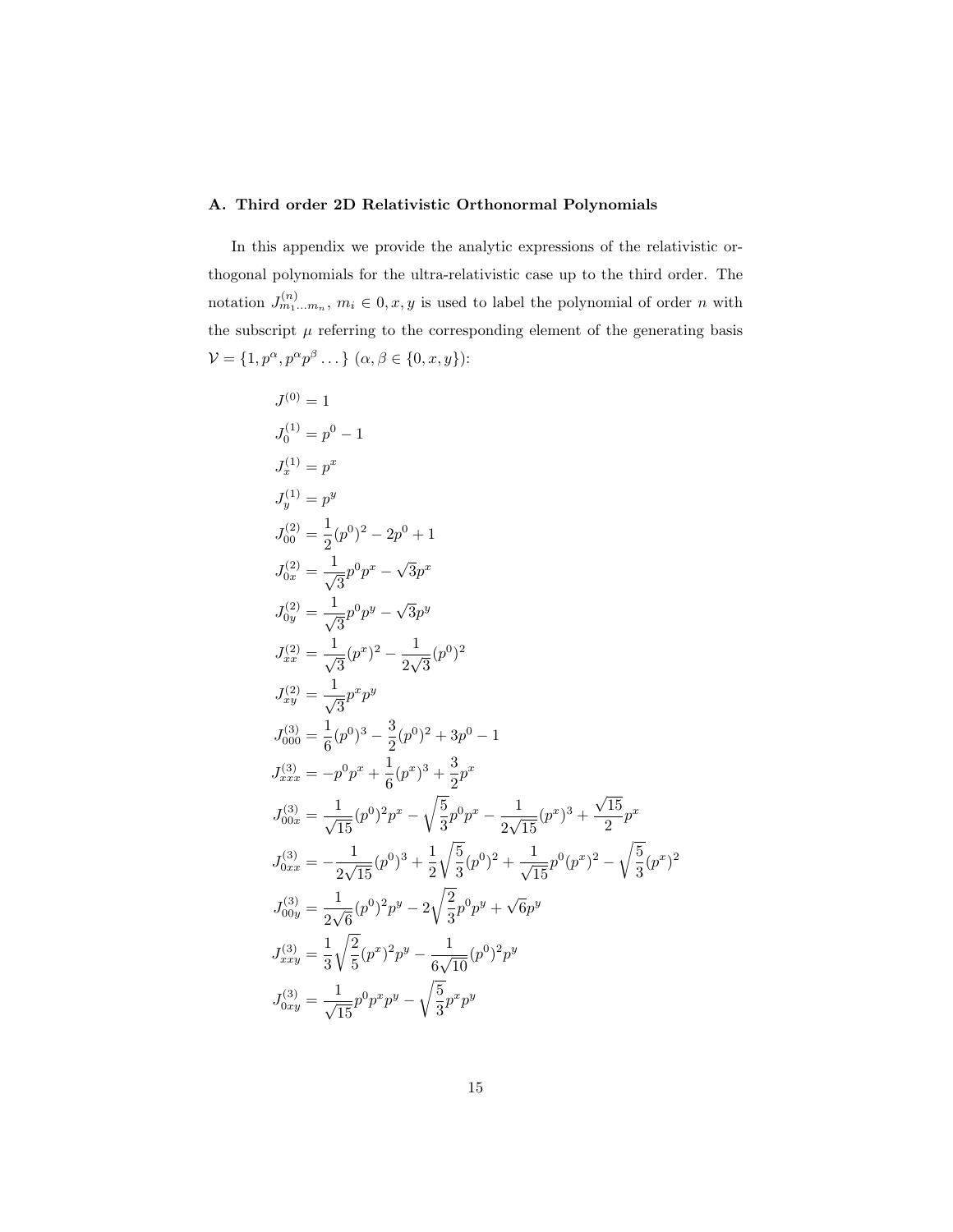# B. Third order 2D Orthogonal Projections

In this appendix we provide the analytic expressions of the orthogonal projections  $a^{(k)}$ , up to the third order, for the ultra-relativistic case. The notation follows the one introduced in [Appendix A](#page-14-0) for the orthogonal polynomials. All the projections are scaled with the particle density  $n$ , thereby ensuring the correct normalization of the equilibrium distribution function (Eq. [2\)](#page-3-1).

$$
a_0^{(0)} = 1
$$
  
\n
$$
a_0^{(1)} = Tu^0 - 1
$$
  
\n
$$
a_x^{(1)} = Tu^x
$$
  
\n
$$
a_y^{(1)} = Tu^y
$$
  
\n
$$
a_{00}^{(2)} = \frac{1}{2}T^2 (3(u^0)^2 - 1) - 2Tu^0 + 1
$$
  
\n
$$
a_{0x}^{(2)} = \sqrt{3}Tu^x(Tu^0 - 1)
$$
  
\n
$$
a_{0y}^{(2)} = \sqrt{3}Tu^y(Tu^0 - 1)
$$
  
\n
$$
a_{xx}^{(2)} = -\frac{1}{2}\sqrt{3}T^2 ((u^0)^2 - 2(u^x)^2 - 1)
$$
  
\n
$$
a_{xx}^{(2)} = \sqrt{3}T^2u^xu^y
$$
  
\n
$$
a_{000}^{(3)} = \frac{1}{2}(Tu^0 - 1)(T^2 (5(u^0)^2 - 3) - 4T(u^0) + 2)
$$
  
\n
$$
a_{xxx}^{(3)} = \frac{1}{2}Tu^x (T^2 (5(u^x)^2 + 3) - 6Tu^0 + 3)
$$
  
\n
$$
a_{00x}^{(3)} = -\frac{1}{2}\sqrt{15}Tu^x (T^2 (-2(u^0)^2 + (u^x)^2 + 1) + 2Tu^0 - 1)
$$
  
\n
$$
a_{0xx}^{(3)} = -\frac{1}{2}\sqrt{15}T^2(Tu^0 - 1)((u^0)^2 - 2(u^x)^2 - 1)
$$
  
\n
$$
a_{0xy}^{(3)} = \frac{1}{2}\sqrt{\frac{3}{2}}Tu^y (T^2 (5(u^0)^2 - 1) - 8Tu^0 + 4)
$$
  
\n
$$
a_{xxy}^{(3)} = -\frac{1}{2}\sqrt{\frac{5}{2}}T^3u^y ((u^0)^2 - 4(u^x)^2 - 1)
$$
  
\n
$$
a_{0xy}^{(3)} = \sqrt{15}T^2u^xu^y(Tu^0 - 1)
$$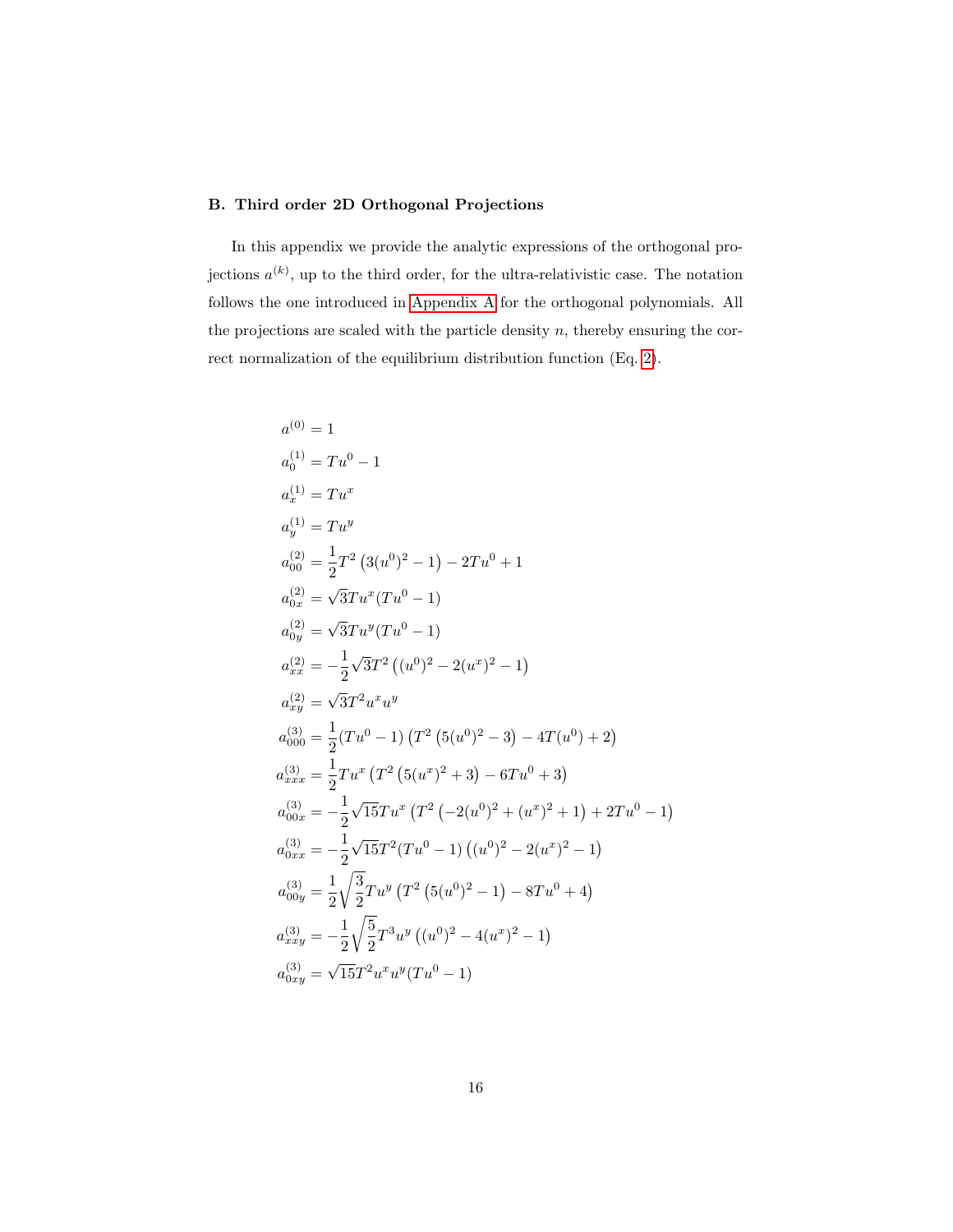# C. Third order expansion of the equilibrium distribution function

The third order expansion of the Maxwell-Jüttner distribution in two dimension and for  $m = 0$ , which allows to recover the first, the second and the third order moments of Eq. [2,](#page-3-1) was derived using the polynomials defined in [Appendix A](#page-14-0) and projections in [Appendix B.](#page-14-0) It reads as follow:

$$
f_i^{eq} = \frac{w_i n}{T} \left( \frac{1}{6} T^3 u^x \left( (p_i^x)^3 - \frac{3(p_i^0)^2 p_i^x}{4} \right) (-3(u^0)^2 + 4(u^x)^2 + 3) + \frac{1}{24} p_i^y T^3 u^y \left( (p_i^0)^2 - 4(p_i^x)^2 \right) \left( (u^0)^2 - 4(u^x)^2 - 1 \right) + \frac{1}{4} T^2 \left( (p_i^0)^2 - 2(p_i^x)^2 \right) \left( (u^0)^2 - 2(u^x)^2 - 1 \right) + \frac{1}{8} \left( -2(p_i^0)^2 + (p_i^0 - 5)(p_i^x)^2 \right) + 9p_i^0 - 3 \right) (T u^0 - 1) (T \left( 5T(u^x)^2 + T - 2u^0 \right) + 1) + \frac{1}{24} \left( 4(p_i^0)^3 - 30(p_i^0)^2 \right) - 3(p_i^0 - 5)(p_i^x)^2 + 45p_i^0 - 15) (T u^0 - 1) (T^2 \left( 4(u^0)^2 - 3 \left( (u^x)^2 + 1 \right) \right) - 2T u^0 + 1) + (p_i^0 - 5)p_i^x p_i^y T^2 u^x u^y (T u^0 - 1) + \frac{1}{8} (p_i^0 - 6)(p_i^0 - 2)p_i^x T u^x (T^2 \left( 5(u^0)^2 - 1 \right) - 8T u^0 + 4) + (p_i^0 - 3)p_i^x T u^x (T u^0 - 1) + \frac{1}{8} (p_i^0 - 6)(p_i^0 - 2)p_i^y T(u^y) (T^2 \left( 5(u^0)^2 - 1 \right) - 8T u^0 + 4) + (p_i^0 - 3)p_i^y T u^y (T u^0 - 1) + \frac{1}{4} ((p_i^0 - 4)p_i^0 + 2) (T^2 \left( 3(u^0)^2 - 1 \right) - 4T u^0 + 2) + (p_i^0 - 1)(T u^0 - 1) + p_i^x p_i^y T^2 u^x u^y + p_i^x T u^x + p_i^y T u^y + 1)
$$

# References

# References

- <span id="page-16-0"></span>[1] U. Heinz, R. Snellings, Collective flow and viscosity in relativistic heavyion collisions, Annual Review of Nuclear and Particle Science 63 (1) (2013) 123–151. [doi:10.1146/annurev-nucl-102212-170540](http://dx.doi.org/10.1146/annurev-nucl-102212-170540).
- <span id="page-16-1"></span>[2] W. Florkowski, M. P. Heller, M. Spalinski, New theories of relativistic hydrodynamics in the lhc era, Reports on Progress in Physics.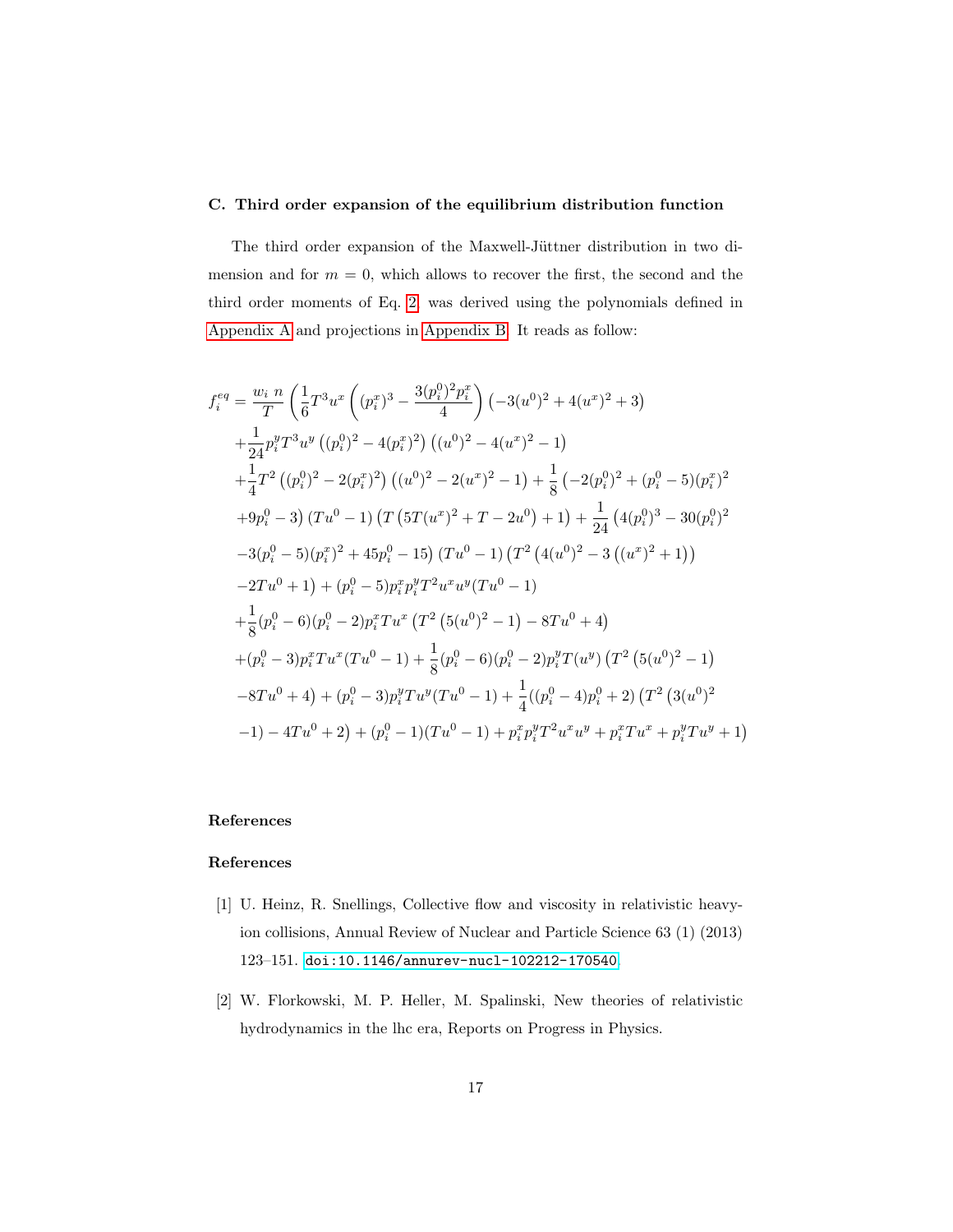- <span id="page-17-0"></span>[3] P. Romatschke, Far From Equilibrium Fluid Dynamics[arXiv:1704.08699](http://arxiv.org/abs/1704.08699).
- <span id="page-17-1"></span>[4] E. Fradkin, S. A. Kivelson, M. J. Lawler, J. P. Eisenstein, A. P. Mackenzie, Nematic Fermi Fluids in Condensed Matter Physics, Annual Review of Condensed Matter Physics 1 (1) (2010) 153–178. [doi:10.1146/](http://dx.doi.org/10.1146/annurev-conmatphys-070909-103925) [annurev-conmatphys-070909-103925](http://dx.doi.org/10.1146/annurev-conmatphys-070909-103925).
- <span id="page-17-2"></span>[5] J. Maldacena, The Large-N Limit of Superconformal Field Theories and Supergravity, International Journal of Theoretical Physics 38 (4) (1999) 1113–1133. [doi:10.1023/A:1026654312961](http://dx.doi.org/10.1023/A:1026654312961).
- <span id="page-17-3"></span>[6] P. K. Kovtun, D. T. Son, A. O. Starinets, Viscosity in strongly interacting quantum field theories from black hole physics, Phys. Rev. Lett. 94 (2005) 111601. [doi:10.1103/PhysRevLett.94.111601](http://dx.doi.org/10.1103/PhysRevLett.94.111601).
- <span id="page-17-4"></span>[7] S. Bhattacharyya, S. Minwalla, V. E. Hubeny, M. Rangamani, Nonlinear fluid dynamics from gravity, Journal of High Energy Physics 2008 (02) (2008) 045.
- <span id="page-17-5"></span>[8] R. Baier, P. Romatschke, D. T. Son, A. O. Starinets, M. A. Stephanov, Relativistic viscous hydrodynamics, conformal invariance, and holography, Journal of High Energy Physics 2008 (04) (2008) 100.
- <span id="page-17-6"></span>[9] J. Crossno, J. K. Shi, K. Wang, X. Liu, A. Harzheim, A. Lucas, S. Sachdev, P. Kim, T. Taniguchi, K. Watanabe, T. A. Ohki, K. C. Fong, Observation of the Dirac fluid and the breakdown of the Wiedemann-Franz law in graphene, Science[doi:10.1126/science.aad0343](http://dx.doi.org/10.1126/science.aad0343).
- <span id="page-17-7"></span>[10] M. Müller, L. Fritz, S. Sachdev, Quantum-critical relativistic magnetotransport in graphene, Phys. Rev. B 78 (2008) 115406. [doi:10.1103/](http://dx.doi.org/10.1103/PhysRevB.78.115406) [PhysRevB.78.115406](http://dx.doi.org/10.1103/PhysRevB.78.115406).
- <span id="page-17-8"></span>[11] M. Müller, J. Schmalian, L. Fritz, Graphene: A nearly perfect fluid, Phys. Rev. Lett. 103 (2009) 025301. [doi:10.1103/PhysRevLett.103.025301](http://dx.doi.org/10.1103/PhysRevLett.103.025301).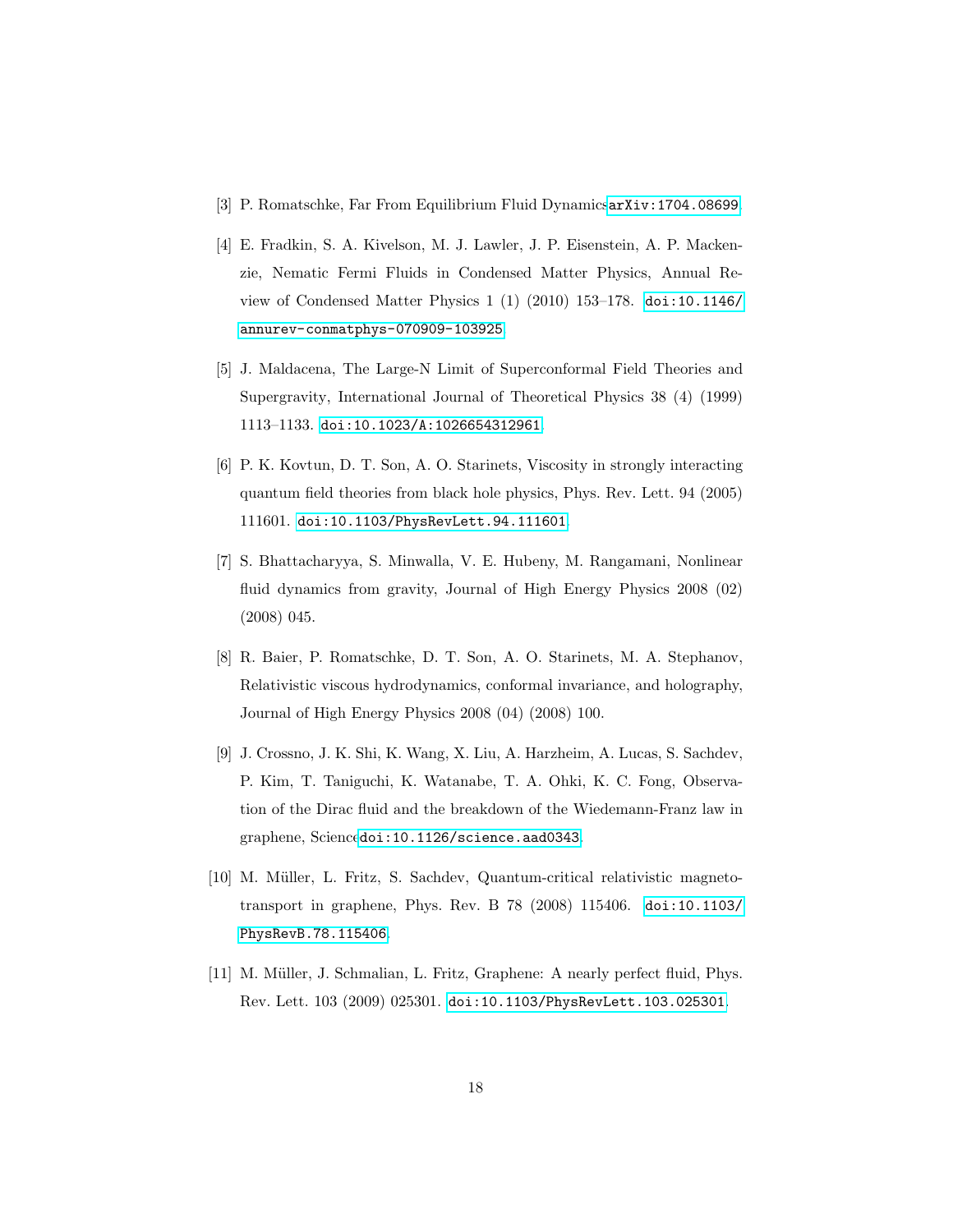- <span id="page-18-0"></span>[12] D. A. Bandurin, I. Torre, R. K. Kumar, M. Ben Shalom, A. Tomadin, A. Principi, G. H. Auton, E. Khestanova, K. S. Novoselov, I. V. Grigorieva, L. A. Ponomarenko, A. K. Geim, M. Polini, Negative local resistance caused by viscous electron backflow in graphene, Science[doi:10.1126/science.](http://dx.doi.org/10.1126/science.aad0201) [aad0201](http://dx.doi.org/10.1126/science.aad0201).
- <span id="page-18-1"></span>[13] M. Mendoza, B. M. Boghosian, H. J. Herrmann, S. Succi, Fast lattice boltzmann solver for relativistic hydrodynamics, Phys. Rev. Lett. 105 (2010) 014502. [doi:10.1103/PhysRevLett.105.014502](http://dx.doi.org/10.1103/PhysRevLett.105.014502).
- <span id="page-18-2"></span>[14] M. Mendoza, B. M. Boghosian, H. J. Herrmann, S. Succi, Derivation of the lattice boltzmann model for relativistic hydrodynamics, Phys. Rev. D 82 (2010) 105008. [doi:10.1103/PhysRevD.82.105008](http://dx.doi.org/10.1103/PhysRevD.82.105008).
- <span id="page-18-3"></span>[15] P. Romatschke, U. Romatschke, Relativistic Fluid Dynamics Out of Equilibrium (December). [arXiv:1706.00801](http://arxiv.org/abs/1706.00801).
- <span id="page-18-4"></span>[16] M. Mendoza, H. J. Herrmann, S. Succi, Preturbulent Regimes in Graphene Flow, Phys. Rev. Lett. 106 (15) (2011) 156601. [arXiv:1201.6590](http://arxiv.org/abs/1201.6590), [doi:](http://dx.doi.org/10.1103/PhysRevLett.106.156601) [10.1103/PhysRevLett.106.156601](http://dx.doi.org/10.1103/PhysRevLett.106.156601).
- <span id="page-18-5"></span>[17] D. Oettinger, M. Mendoza, H. J. Herrmann, Gaussian quadrature and lattice discretization of the Fermi-Dirac distribution for graphene, Phys. Rev. E 88 (2013) 013302. [doi:10.1103/PhysRevE.88.013302](http://dx.doi.org/10.1103/PhysRevE.88.013302).
- <span id="page-18-6"></span>[18] O. Furtmaier, M. Mendoza, I. Karlin, S. Succi, H. J. Herrmann, RayleighBénard instability in graphene, Phys. Rev. B 91 (2015) 085401. [doi:10.](http://dx.doi.org/10.1103/PhysRevB.91.085401) [1103/PhysRevB.91.085401](http://dx.doi.org/10.1103/PhysRevB.91.085401).
- <span id="page-18-7"></span>[19] R. C. V. Coelho, M. Mendoza, M. M. Doria, H. J. Herrmann, Kelvin-Helmholtz instability on graphene (June). [arXiv:1706.00801](http://arxiv.org/abs/1706.00801).
- <span id="page-18-8"></span>[20] A. Gabbana, M. Mendoza, S. Succi, R. Tripiccione, Kinetic approach to relativistic dissipation, Phys. Rev. E 96 (2017) 023305. [doi:10.1103/](http://dx.doi.org/10.1103/PhysRevE.96.023305) [PhysRevE.96.023305](http://dx.doi.org/10.1103/PhysRevE.96.023305).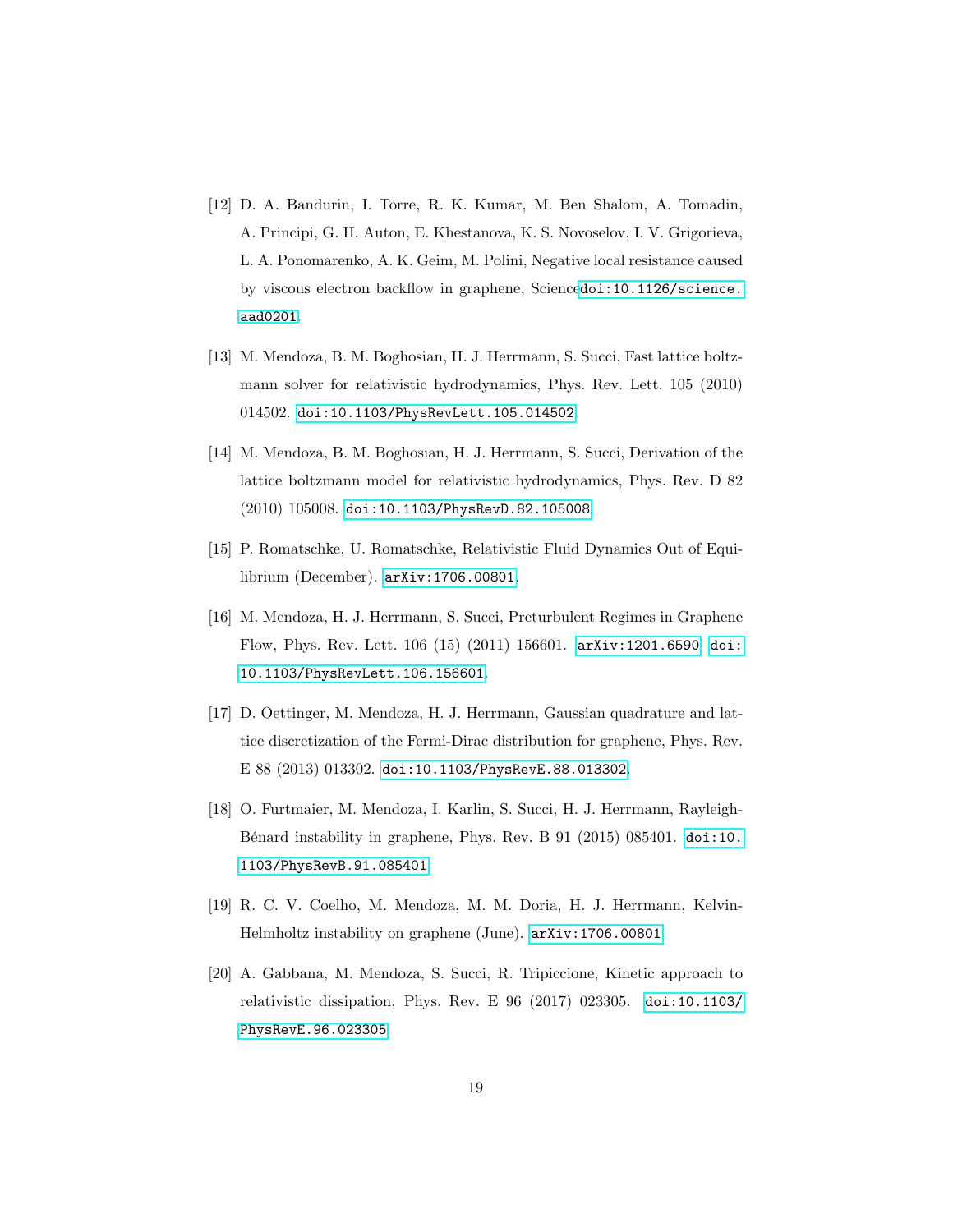- <span id="page-19-0"></span>[21] I. Torre, A. Tomadin, A. K. Geim, M. Polini, Nonlocal transport and the hydrodynamic shear viscosity in graphene, Phys. Rev. B 92 (2015) 165433. [doi:10.1103/PhysRevB.92.165433](http://dx.doi.org/10.1103/PhysRevB.92.165433).
- <span id="page-19-1"></span>[22] F. M. D. Pellegrino, I. Torre, A. K. Geim, M. Polini, Electron hydrodynamics dilemma: Whirlpools or no whirlpools, Phys. Rev. B 94 (2016) 155414. [doi:10.1103/PhysRevB.94.155414](http://dx.doi.org/10.1103/PhysRevB.94.155414).
- <span id="page-19-2"></span>[23] A. Gabbana, M. Mendoza, S. Succi, R. Tripiccione, Towards a unified lattice kinetic scheme for relativistic hydrodynamics, Phys. Rev. E 95 (2017) 053304. [doi:10.1103/PhysRevE.95.053304](http://dx.doi.org/10.1103/PhysRevE.95.053304).
- <span id="page-19-3"></span>[24] J. Anderson, H. Witting, A relativistic relaxation-time model for the Boltzmann equation, Physica 74 (3) (1974) 466 – 488. [doi:10.1016/](http://dx.doi.org/10.1016/0031-8914(74)90355-3) [0031-8914\(74\)90355-3](http://dx.doi.org/10.1016/0031-8914(74)90355-3).
- <span id="page-19-4"></span>[25] J. Anderson, H. Witting, Relativistic quantum transport coefficients, Physica 74 (3) (1974)  $489 - 495$ . [doi:10.1016/0031-8914\(74\)90356-5](http://dx.doi.org/10.1016/0031-8914(74)90356-5).
- <span id="page-19-5"></span>[26] F. J. Higuera, S. Succi, R. Benzi, Lattice gas dynamics with enhanced collisions, EPL (Europhysics Letters) 9 (4) (1989) 345.
- <span id="page-19-6"></span>[27] X. He, L.-S. Luo, Theory of the lattice Boltzmann method: From the Boltzmann equation to the lattice Boltzmann equation, Phys. Rev. E 56 (1997) 6811–6817. [doi:10.1103/PhysRevE.56.6811](http://dx.doi.org/10.1103/PhysRevE.56.6811).
- <span id="page-19-7"></span>[28] X. Shan, X. He, Discretization of the velocity space in solution of the Boltzmann equation[doi:10.1103/PhysRevLett.80.65](http://dx.doi.org/10.1103/PhysRevLett.80.65).
- <span id="page-19-8"></span>[29] N. S. Martys, X. Shan, H. Chen, Evaluation of the external force term in the discrete Boltzmann equation, Phys. Rev. E 58 (1998) 6855–6857. [doi:10.1103/PhysRevE.58.6855](http://dx.doi.org/10.1103/PhysRevE.58.6855).
- <span id="page-19-9"></span>[30] P. Romatschke, M. Mendoza, S. Succi, Fully relativistic lattice Boltzmann algorithm, Phys. Rev. C 84 (2011) 034903. [doi:10.1103/PhysRevC.84.](http://dx.doi.org/10.1103/PhysRevC.84.034903) [034903](http://dx.doi.org/10.1103/PhysRevC.84.034903).